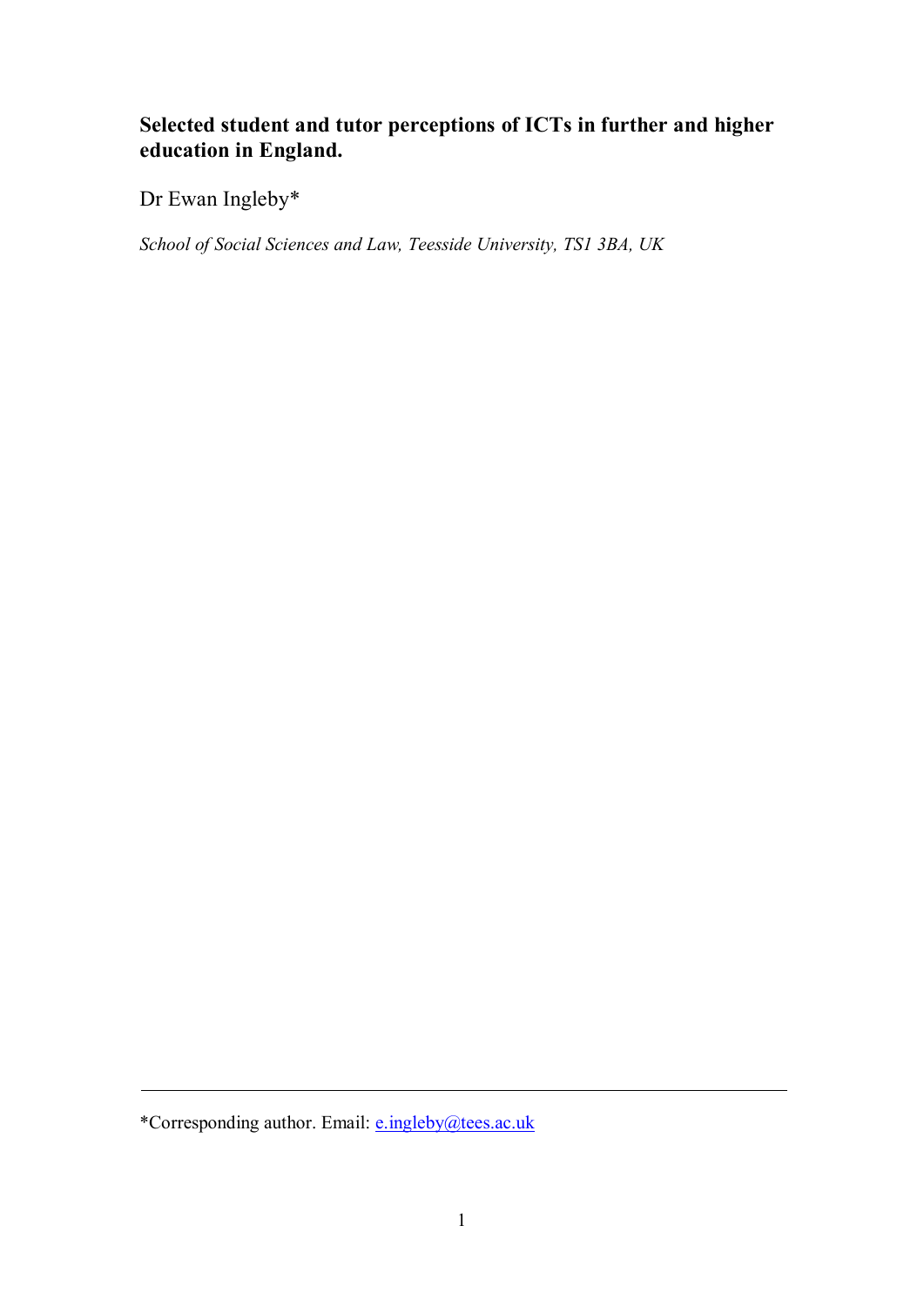By 2008 a total of 87, 339 students were studying on foundation degrees in the UK (Foundation Degree Forward, 2009). This paper reports on the views of selected students and academic tutors about ICTs (Information Communication Technologies) associated with the Early Years Sector Endorsed Foundation Degree (EYSEFD) in England. The students study part-time at five Further Education (FE) colleges working in partnership with a UK Higher Education Institution (HEI). The research project has gathered data on the views of students and programme tutors about ICTs since October 2009. Data has been gathered through questionnaires with students and focus group discussions with selected students and tutors about the perception of ICTs. A main finding is that the students in this study associate ICTs with computers and software whereas their academic tutors focus on the wider pedagogical learning associated with technology. The paper discusses some of the debates that surround pedagogical practice and ICTs in further and higher education. The students' association of computers and pedagogical best practice appears to reiterate current neoliberal educational values as opposed to reflecting the learning goals of their academic programme. This paper presents the findings of this study and the conclusions that are drawn will be of relevance to those involved in the delivery and development of higher education in further education contexts.

**Keywords**: early years; foundation degrees; ICTs; higher education in further education colleges.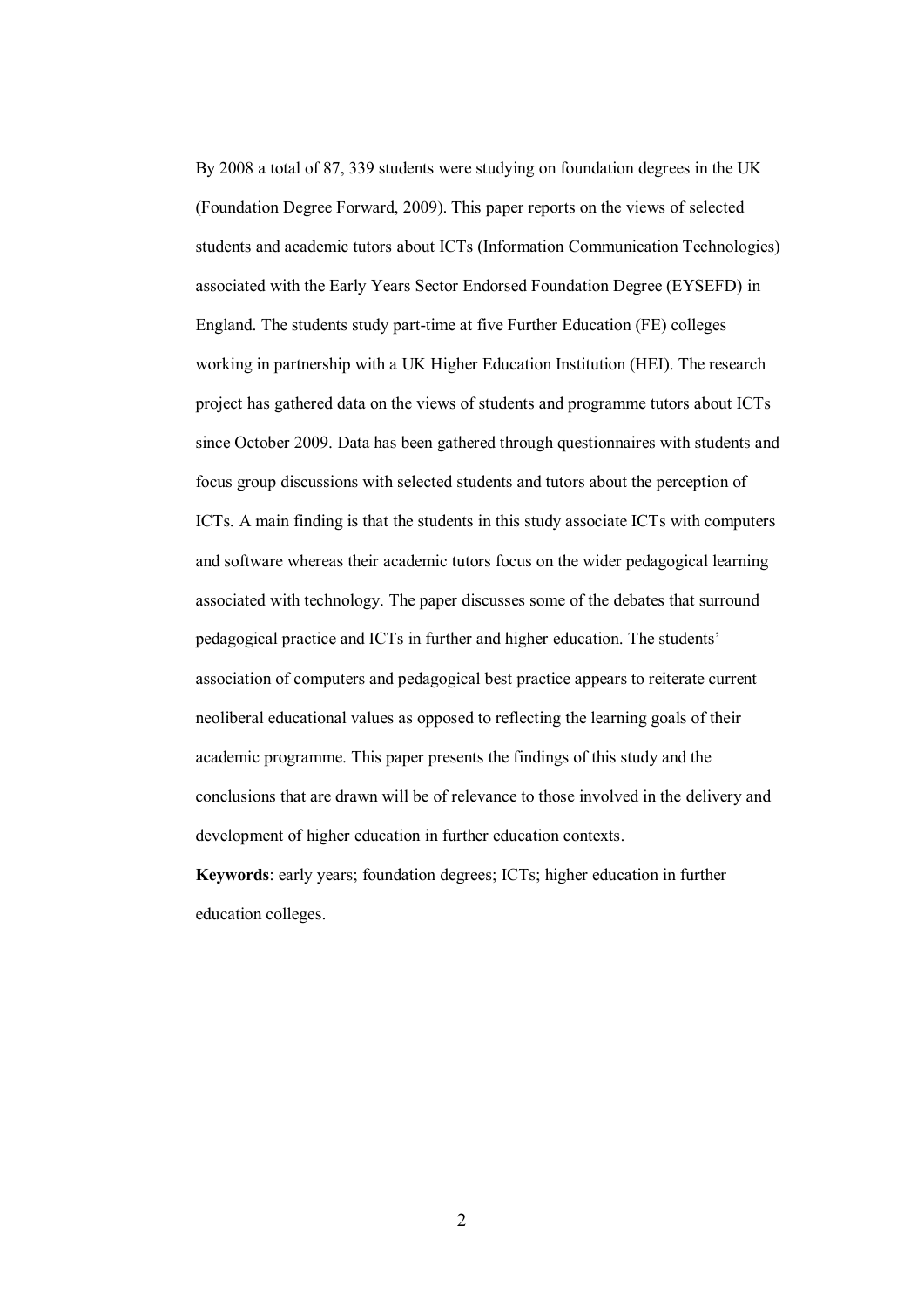#### **Introduction**

This paper reflects on the interpretations of ICTs held by selected students and tutors who are associated with the Early Years Sector Endorsed Foundation Degree in England. As the students are often returning to learning (or 'mature students'), this can mean that they corroborate what has been referred to as the 'digital divide' (between those who have been immersed with technology from a young age and others who have had to acquire these skills later in life (Lankshear and Knobel (2004) and Marsh, Brooks, Hughes, Ritchie, Roberts and Wright (2005)). A consequence of this digital divide may lead to ICTs being interpreted in a limited way by mature students. As the research in this study has explored the perceptions of ICTs held by a research sample of mature students, the findings contribute to the exploration of skill needs within particular student cohorts.

The paper reveals that the students in the research sample need to develop a broader understanding of how ICTs can be applied to their pedagogical practice. The students appear to have a narrow definition of ICTs that focuses on learning with computers and software as opposed to a broader understanding that applies cameras, video, virtual worlds and mobile devices to learning and teaching with children aged up to eight years old. This links the paper to some of the debates over the extent to which children aged up to eight years of age should experience their world through the mediation of electronic media. The content is also relevant in respect of the skills development in ICTs for early years practitioners. The students' tutors appear to have a broader definition of ICTs that is not restricted to computers and software. These tutors also express reservations about using ICTs in pedagogy and do not simply subscribe to the notion that 'e is best'.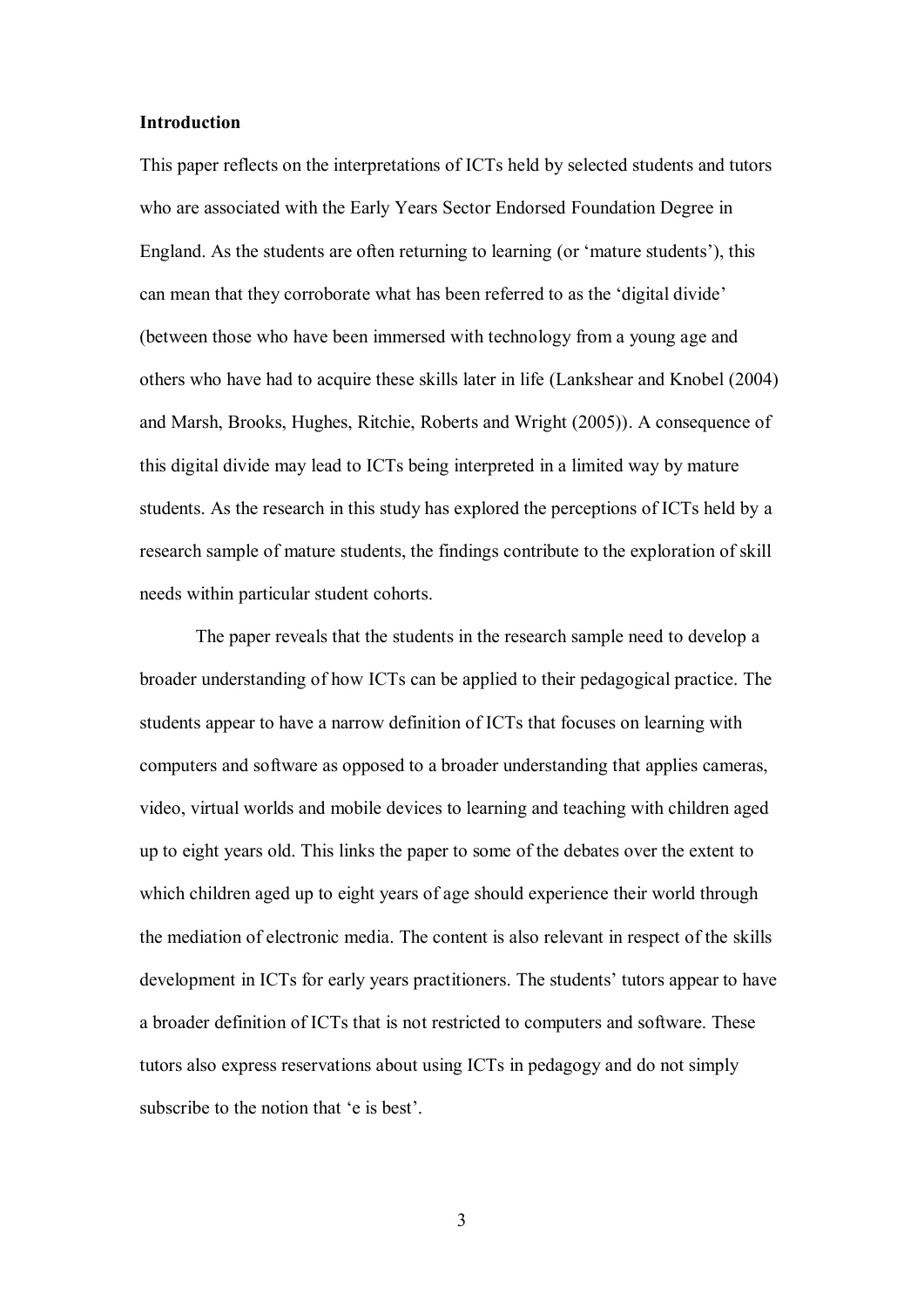The paper is supported by current research on applying ICTs to pedagogy in early years. Bers (2008, 2010) recommends using innovative virtual worlds in order to promote children's cognitive development in early years. In contrast, Cook (2004) expresses reservations about using ICTs for pedagogy with young children. Cook (2004, 161) draws attention to the 'inappropriate use of ICTs' resulting when 'computers are used to keep children busy or used as a reward/ motivating tool in order to simply to practise skills.' Other authors offer a balanced view on the pedagogical application of ICTs with children aged up to eight years old (Drotner, Jensen and Schroder (2008), Marsh, Brooks, Hughes, Ritchie, Roberts and Wright (2005), Plowman and Stephen (2005), and Yelland and Kilderry (2010))**.** Plowman and Stephen (2005, 147) assert that the evidence base for making a judgement on the benefits of pedagogy that applies ICTs to early years ought to draw on empirical study. The irony appears to be that although the students in this research seem to value the importance of ICTs as a vital aspect of their pedagogy, they tend to equate ICTs with 'computers and software'. This understanding of ICTs appears to differ from the definition held by the students' academic tutors. The students' academic tutors seem to have a broader definition of technology that is not restricted to computers and software. Moreover the students' understanding of the pedagogical importance of computers appears to reinforce Clegg, Hudson and Steel's (2010) claim that a narrow definition of ICTs focusing on computers and software is propagated by neoliberal governments in Australia, the European Union, the UK, and the US. This 'narrow definition' of ICTs emerges as a consequence of an interventionist education strategy that is aimed at making the workforce as skilled as possible with computers and software in order to maximise economic wealth. Education is visualised as 'the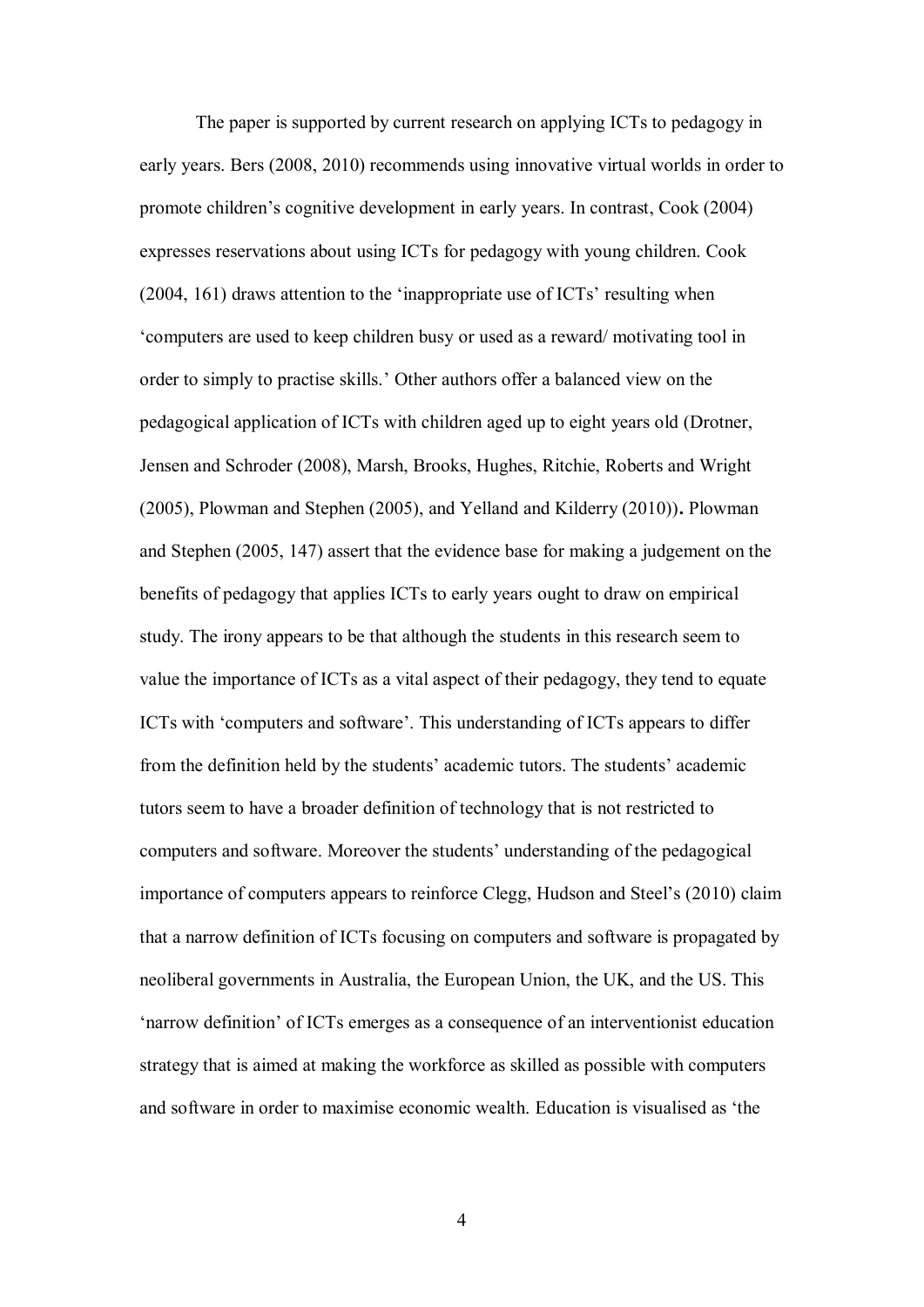acquisition of skills' as opposed to enabling critical reflective practice (Clegg, Hudson and Steel (2010)).

#### **Theoretical background**

A number of recent studies have discussed the application of ICTs to learning and teaching within early years (Drotner, Jensen and Schroder (2008), Marsh, Brooks, Hughes, Ritchie, Roberts and Wright (2005), Plowman and Stephen (2005), and Yelland and Kilderry (2010)). These studies appear to suggest that there are both benefits and disadvantages to applying ICTs to pedagogy in early years. Plowman and Stephen's (2005, 147) definition summarises the range of audio-visual devices, 'smart' toys, remote control devices, televisions, photocopiers, fax machines, televisions and computers that are encompassed in the abbreviation ICTs. This broad definition of ICTs includes mobile phones, laptops, cash registers, microwave ovens and barcodes. The above authors all explore how ICTs can enhance learning within early years.

Plowman and Stephen (2005, 147) discovered that the 14 practitioners in their study tend to lack confidence with ICTs. This need to promote the pedagogical application of ICTs by children's practitioners is also reinforced by Yelland and Kilderry (2010) in their longitudinal research study over three years with two Australian schools, 22 teachers and the children in their classes. Yelland and Kilderry (2010, 104) argue that many of the mathematics activities that are facilitated in the traditional curriculum are based on acquiring knowledge and building up a skills base. Their empirical data identifies that the traditional curriculum in mathematics requires much teacher-led activity that gets the children to repeat mathematical tasks. Yelland and Kilderry (2010, 102) refer to this style of pedagogy as a form of 'unidimensional' thinking. The authors recommend transforming unidimensional thinking into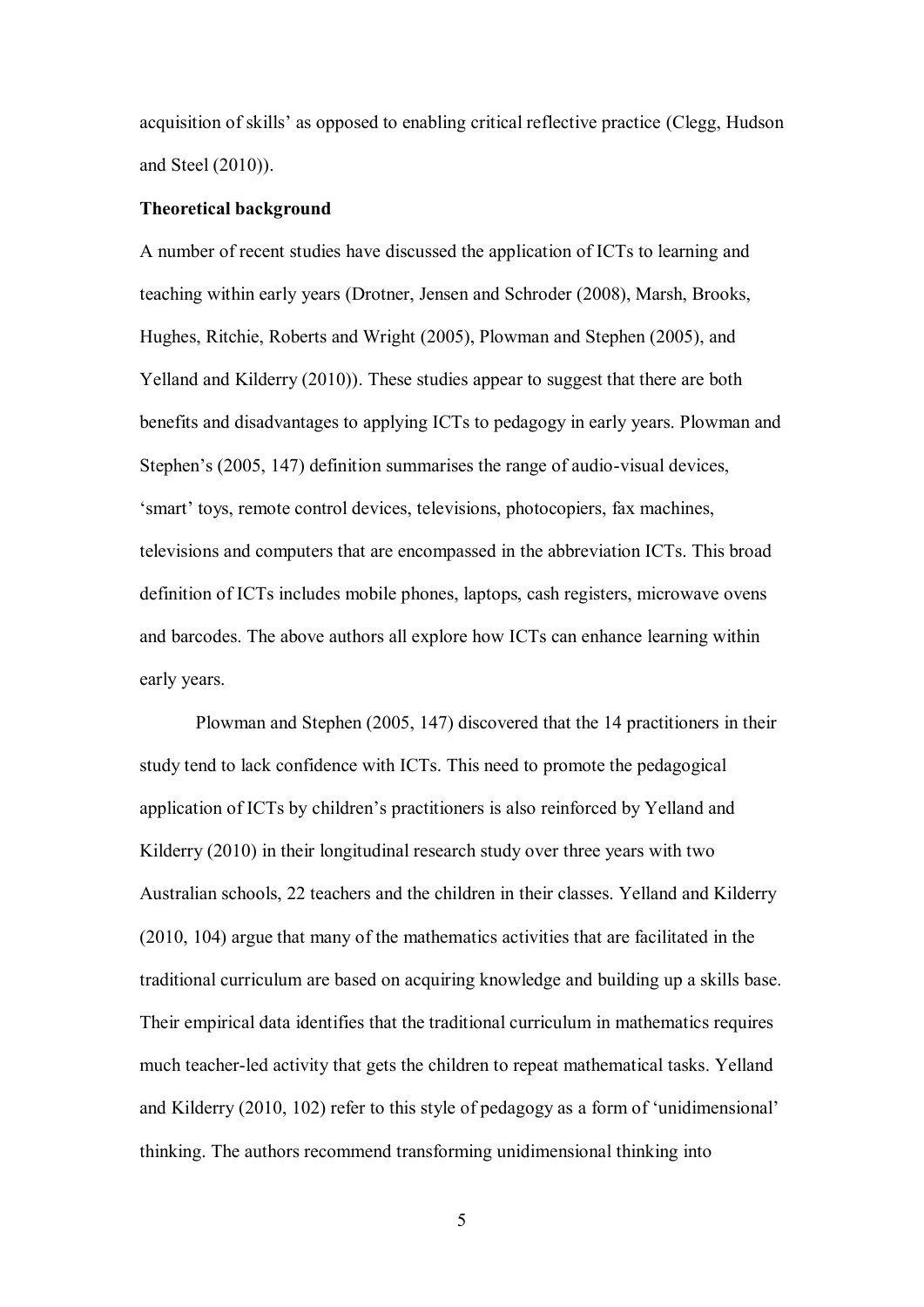'multidimensional' learning by developing activities that enable pupils to apply ICTs to mathematical concepts in a creative way. The study suggests that ICTs do have potential benefits for learning and teaching in early years as long as the children do not just 'play with the computer' (Plowman and Stephen (2005, 149)). Plowman and Stephen's (2005, 153) study of seven early years settings in Scotland identifies that although ICTs have the potential to enhance children's learning, the low level of practitioner confidence with ICTs restricted the application of this form of learning. Moreover, the practitioners in Plowman and Stephen's (2005) study associate computer skills with their perceived value for future schooling and employment.

This view appears to reinforce Clegg, Hudson, and Steel's (2010) argument that ICTs are portrayed by neoliberal governments as a vital component of education. It is argued that ICTs are associated with what Clegg, Hudson and Steel (2010, 41) refer to as a 'high skills strategy' that is regarded as giving the national economy a competitive edge in the global market (Coffield 1999; Schuller and Burns 1999). With these themes in mind the research project has explored the perception of ICTs held by students and tutors associated with the EYSEFD. The subsequent sections of the paper outline the research background, the methodology and the main findings. These findings complement the research of the above authors as well as revealing the main finding that the practitioners in the research sample associate ICTs with computers and software whereas their academic tutors share the broader definition of ICTs provided by Plowman and Stephen (2005).

#### **Research background- The students and their learning experiences**

The research sample is based on 330 students studying the EYSEFD programme parttime and five programme leaders who are academic tutors working on the programme. The majority of the 330 students in the research sample (94%) are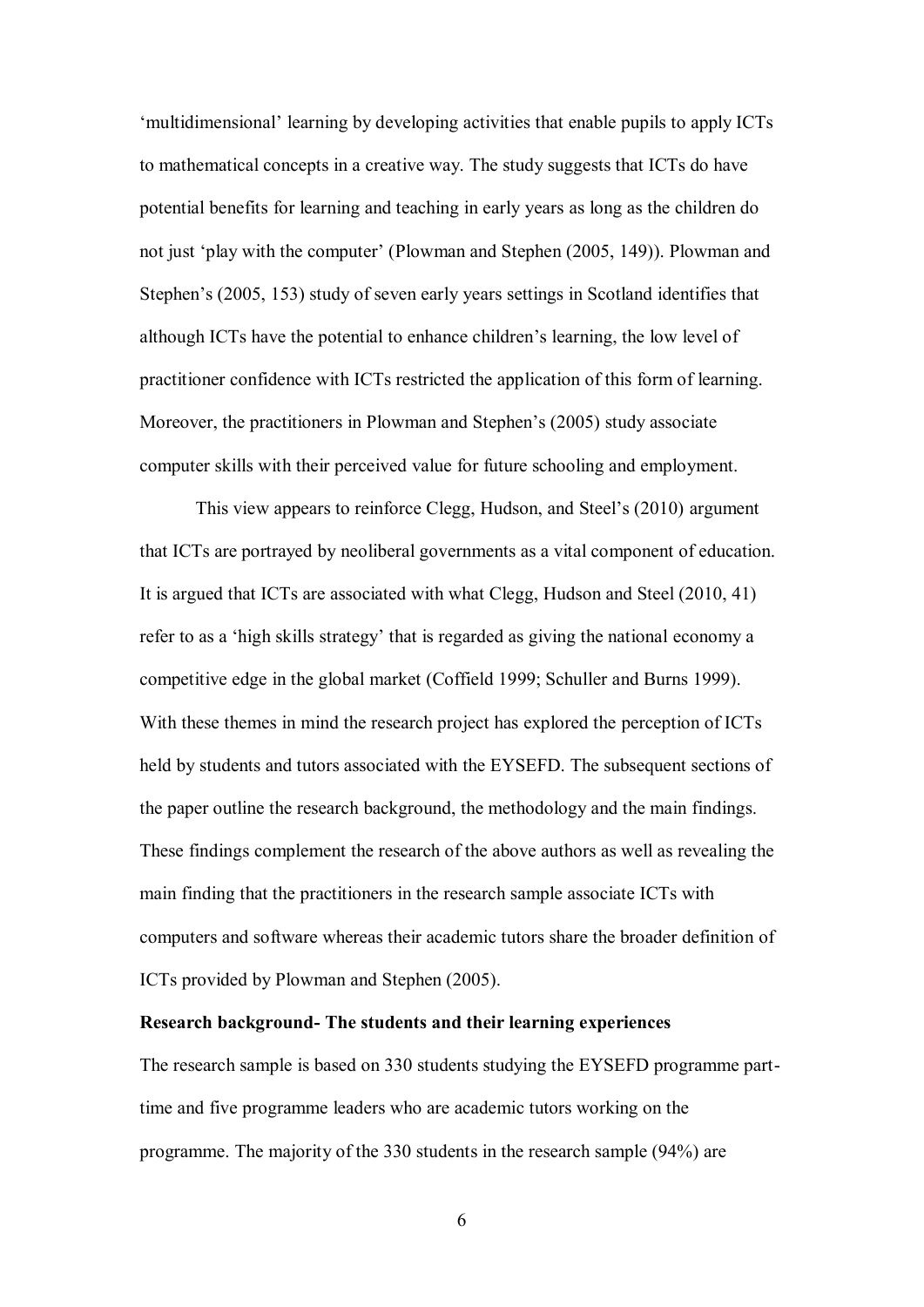currently in full-time employment working with children aged up to eight years. The remaining 6% of the students work part-time. Most of the students on the programme are 'mature' as the average age is 36 years. 30% of the students are aged over 40 years. 98 % of the students in the research sample are female and all of the students in the research sample work with children and families in a variety of statutory and private child care settings. 60% of the participants are employed in the statutory (or state) sector whereas 40% are based in private settings. These child care settings include statutory schools, Sure Start centres, private nurseries and statutory health settings. The predominantly female composition of the mature students in the research sample appears to suggest that age and gender are factors influencing the research participants' views of their own ICT abilities. Gender is important because it is claimed that women are treated differently in the labour market generally as they are often marginalised, excluded and required to do gendered low paid work (McKie, Bowlby, and Gregory 2001, 233). The low self-esteem that may result from this process possibly helps in accounting for the lack of confidence that can exist within these pedagogical practitioners' perceptions of their own abilities. This point is supported by Simpson (2011, 700) and Osgood (2005, 290) with their claim that the childcare profession is frequently 'trivialised' and 'positioned' as a 'default career'. Even though critical reflection of practice is encouraged by the students' tutors with respect to the pedagogical application of ICTs, low self-esteem and a lack of confidence can mean that the students are reluctant to engage in reflective practice.

The five programme leaders working on the academic programme are female. All of these academic tutors have previously worked in health, education and social care contexts prior to teaching in higher education. The gender balance of both students and staff confirms what Parker-Rees et al. (2004, 128) refer to as 'the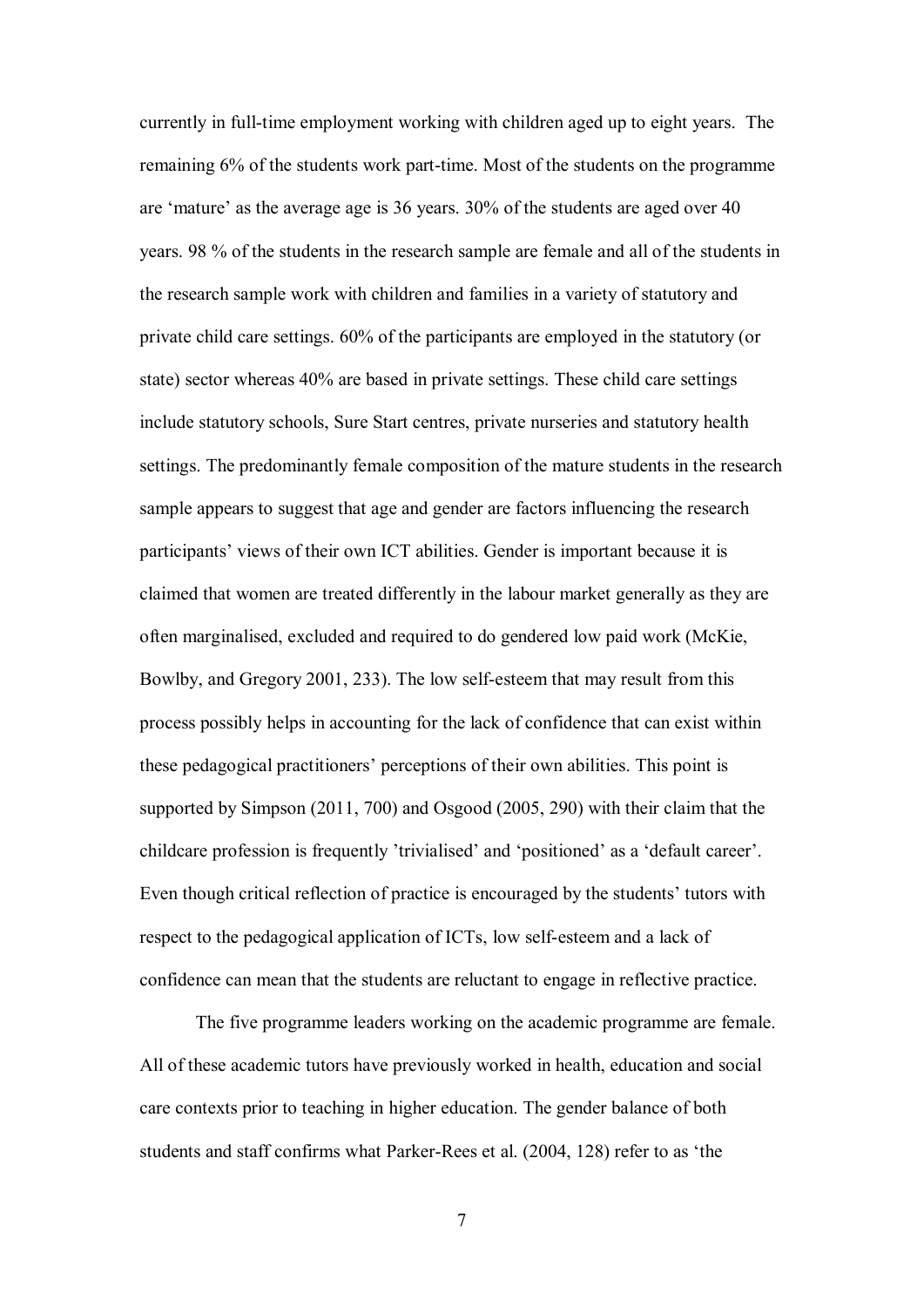overwhelmingly female' children's workforce in the UK and beyond. The key difference between the students in the research sample and the academic tutors appears to be that the academic tutors are immersed within the 'cultural capital' of their higher education teaching contexts (Bourdieu (1993)). It is the familiarity with the higher education context that appears to enable the students' academic tutors to apply their critical reflection to the application of ICTs to pedagogy. Table 1 outlines the specific employment settings of the pedagogical practitioners who constitute the research sample.

#### INSERT TABLE 1

The academic programme studied by the students in this research project has eight modules that are taught over two years. Six of the modules are delivered through a combination of lectures and seminars. The other two modules require the students to develop a 'Professional Development Portfolio' (or PDP) where they reflect on aspects of the academic programme in respect of their professional work. These professional development portfolio modules enable students to consider how ICTs are applied within early years. The module assessments require students to reflect on how ICTs are used in their professional work with children. As noted previously, the students' academic tutors encourage reflective practice within the programme. This reflection requires students to think about how they use ICTs with children as well as considering the range of devices that are included within ICTs. To exemplify this point, one of the partner Colleges recently submitted a formal funding bid to develop resources for digital literacies with its EYSEFD students, so the exploration of innovative application of ICTs is a part of the academic programme. The programme's module content is based on sociological, psychological, pedagogical and social policy content. Each of the initial modules introduces content that is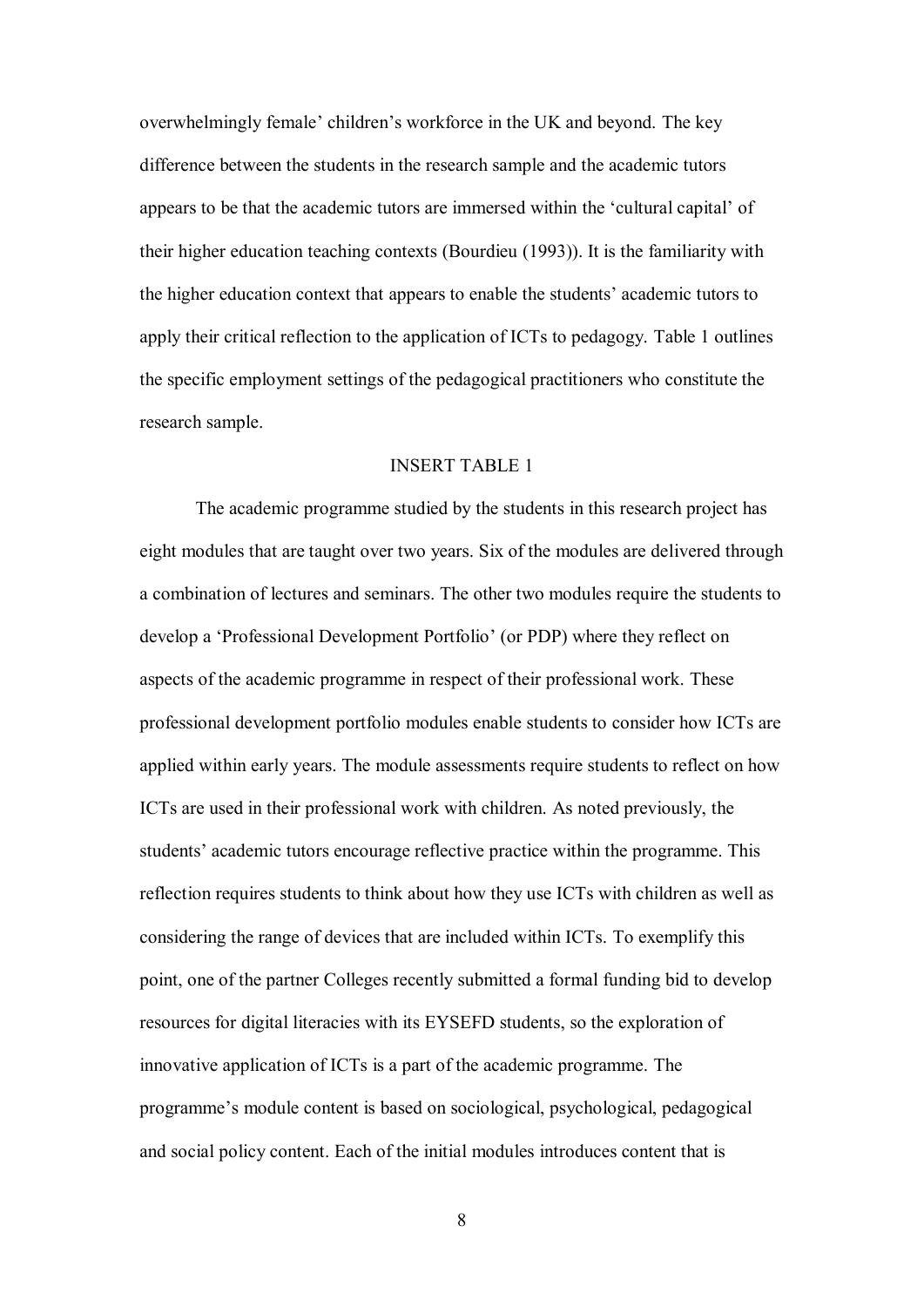reinforced by the modules that are studied in the second year of the programme. The programme is assessed through a combination of essays, reports, case-study reflections and portfolio reflections. It is, however, worth noting that the programme's students have their formal studies during one twilight taught session each week of term and that the main influence on their professional practice appears to come from their work settings.

#### **Methodology**

The research methodology addresses the following research question: 'What are the perceived skills needs of students studying the EYSEFD in five FE Colleges?'

The specific research objectives that have been considered are:

- 1. Identification of perceived skills needs held by students and academic tutors associated with the EYSEFD.
- 2. Analysis and appraisal of the perceived skills needs held by students and academic tutors on the EYSEFD in five FE Colleges.

The research project was approved by Research Ethics Committee of the HEI coordinating the academic programme in October 2009. The author took into consideration the nature of the research sample alongside the policy landscape informing the research context by applying Maxwell's (2005) interactive model of research design. Maxwell (2005, 5-6) recommends considering how key research areas mutually inform and shape each other. In other words it is important to consider how the research goals and research concepts inform the research questions, methods and validity. According to Maxwell (2005, 5-6) it is important to pilot research strategies that are based on previous studies with different participants within differing research contexts in order to 'eliminate ambiguities' within the research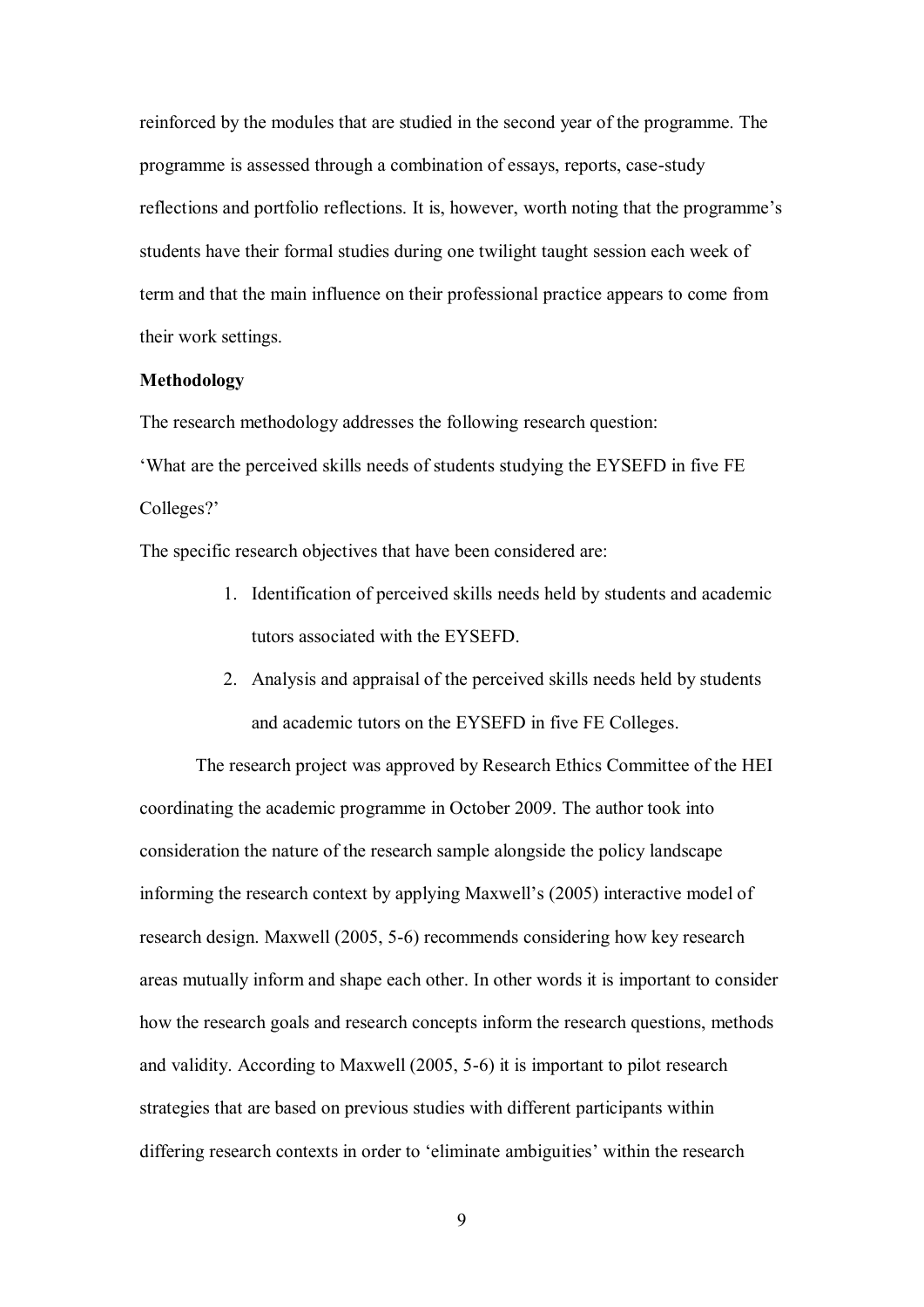process. A pilot questionnaire was issued to the five student programme representatives prior to issuing the 330 questionnaires. Purposive sampling was used to select these five students. As the five students had been chosen by their peers to be student cohort representatives, the researcher deemed them to be 'reliable programme students'. Once the pilot questionnaires were completed by all the students, analysed and in turn identified as appropriate for use, they were issued to the student research sample. All 330 questionnaires were returned completed. As the researcher is the HEI programme coordinator for the EYSEFD, access to the programme students is straightforward. All of the research sample were informed of the voluntary nature of the research and given an explanation of the ethical protocols associated with the research. The participants were told that the research data would be confidential and that they had the right to withdraw from the research process at any time.

The author mirrored previous research processes that appear to have been successful in identifying student and tutor perceptions of aspects of pedagogy. These studies include Brookes (2005), Ingleby (2010, 2011), Ingleby and Hunt (2008), and Simpson (2010, 2011). The methodologies employed in these studies combine a variety of quantitative and qualitative data gathering strategies ranging from the mixed methods approach of Brookes (2005), Ingleby (2010, 2011) and Ingleby and Hunt (2008) to the more phenomenological approach of Simpson (2010, 2011). Consulting these previously published studies informed the design of the questionnaire in appendix 1. The questionnaire applies Bailey's (1994, 118) recommendation by immediately asking closed questions in order to generate data that can be coded differently to word based data. Basic descriptive statistics were generated from the closed questions at the beginning of the questionnaire to mirror the research design of Brookes (2005), Ingleby (2010, 2011) and Ingleby and Hunt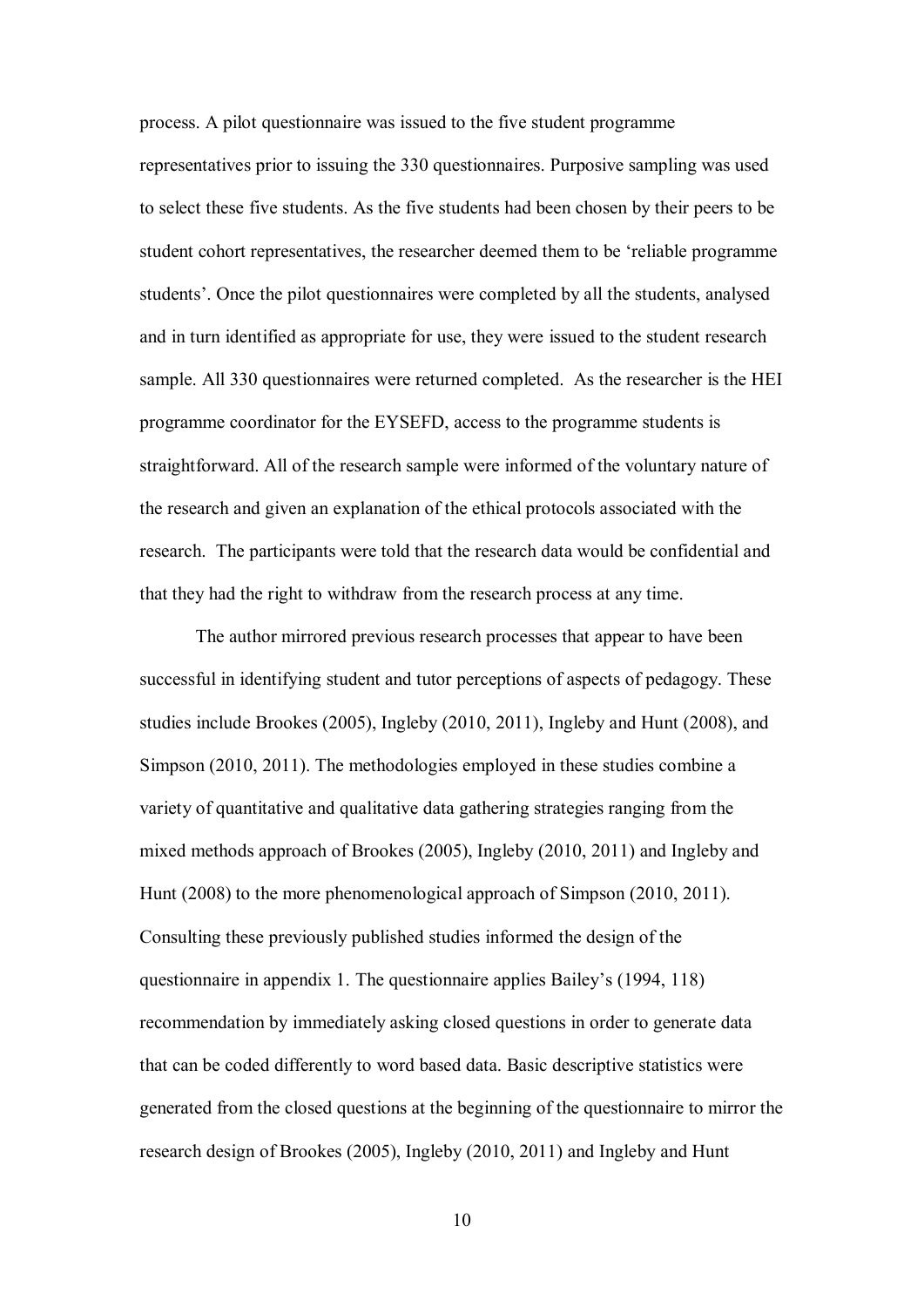(2008). The open questions in the questionnaire enabled the generation of articulate reflections from the respondents in the early stages of the research (Wilson and McLean's (1994, 21)). The nature of the study (student and tutor perceptions of ICTs) resulted from the initial questionnaire. Three main themes were commented on by the participants in the open questions. The respondents commented in particular on the importance of developing ICT skills to help to develop children's learning. ICT does however appear to be associated with 'using computers and software' as opposed to being broadened to include a variety of digital media. ICT is also associated with pedagogical best practice by these practitioners. The respondents also commented on the perceived importance of raising awareness of how computers impact on children's future schooling and employment prospects. These reflections were used to help develop the themes that were discussed in the two focus groups.

 The application of 'quota and dimensional sampling' that occurs in Brookes (2005), Ingleby and Hunt (2008), and Ingleby (2010, 2011) was also mirrored within the research design. Bryman (2004) explains quota sampling as representing the attempt made to gather the views of all the research participants. Although the participants all work in early years, they work in a variety of contexts (statutory schools, Sure Start centres, private nurseries and statutory health settings). Quota sampling was used in order to gather a range of participant views from different settings. The dimensional sampling was used for the focus group discussions. Bryman (2004) explains dimensional sampling as representing the attempt made by researchers to select key participants who can comment on the main emerging research themes. The five College programme leaders were selected for the focus group discussions as they were deemed as being the most appropriate research participants owing to their extensive knowledge and understanding of the academic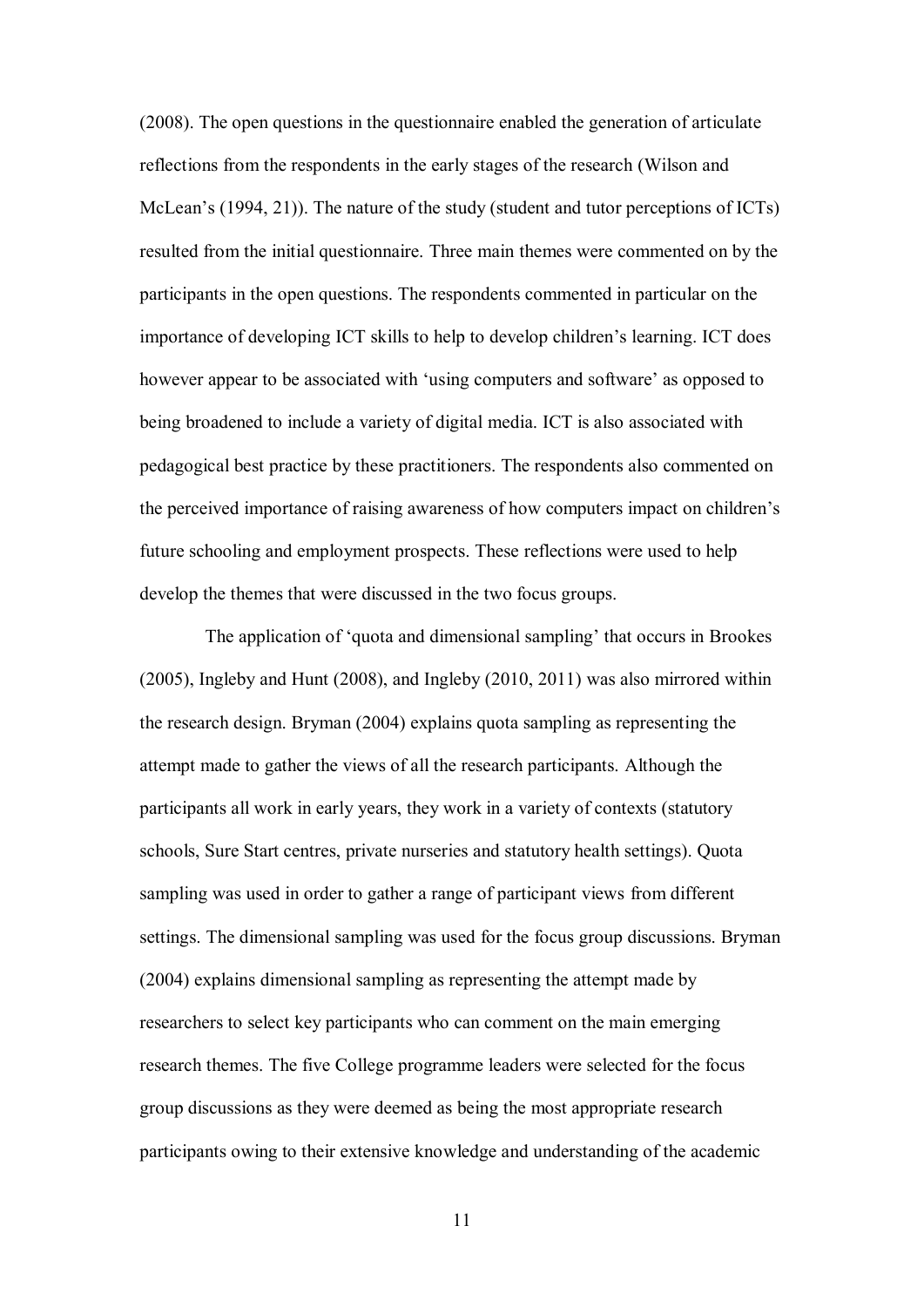programme. This rationale was also followed in selecting the five programme students who took part in the first focus group. These students were the official 'student representatives' for their College cohort so they were again envisaged as being the most suitable students to comment on the programme curriculum.

The two focus group discussions developed the main themes emerging from the questionnaire data. Whereas Brookes (2005) develops his questionnaire data with a series of one-to-one informal interviews with six participants, this research process applied a focus group approach in order to generate a discussion forum about meeting CPD needs. This is because the author agrees with Kreuger (1994) and Munday (2006) who argue that focus groups can facilitate a permissive, non-threatening environment in order to generate rich discussions about CPD. The first focus group included the five HE in FE programme leaders, the HEI programme coordinator and the five student representatives of the programme. The questions that were used to structure this focus group discussion are in appendix 3. The second focus group occurred with the five FE programme leaders and the HEI programme coordinator. The questions that were used to structure this focus group are in appendix 4. This discussion was centred on how the programme's level 4 and 5 PDP modules could be developed to meet the CPD needs of Early Years pedagogical practitioners. These PDP modules had been identified previously by the programme's student representatives, programme leaders and programme coordinator as essential components of the academic programme as they represent a combination of academic tasks alongside reflection on professional practice. Developing the formal curriculum content is a responsibility of the programme leaders and the programme coordinator and not the programme's student representatives so this is why these individuals were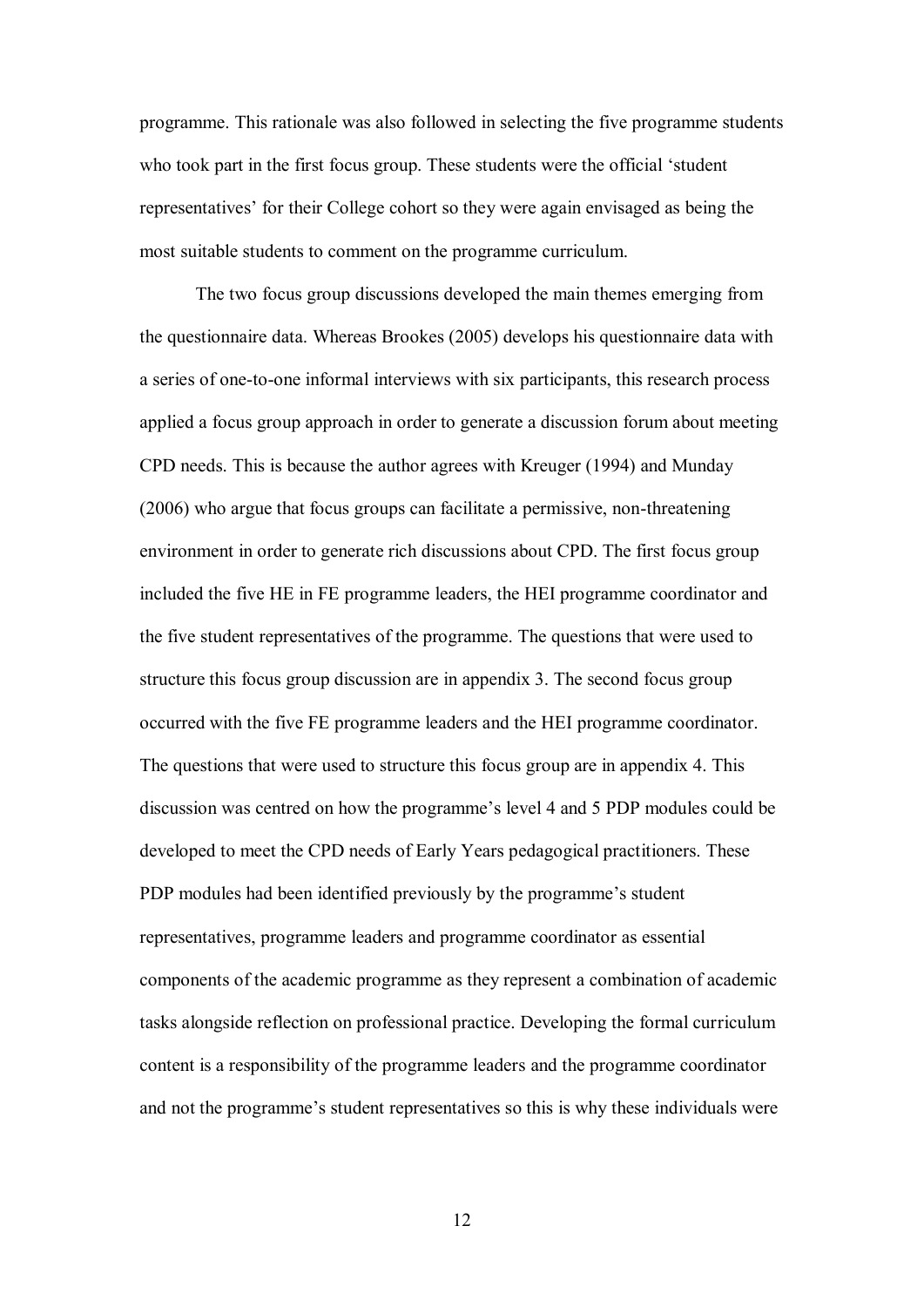chosen for the second focus group. Content analysis was used to interpret the data from these focus groups.

#### **Research Findings**

The research findings that are presented in this section of the paper are a product of questionnaire data from 330 students and data from both focus groups. A summary of the findings of the 330 questionnaires is given in appendix 2. The students appear to have a limited definition of ICTs that equates pedagogical technology with computers and software. ICTs appear as a type of 'holy grail' of pedagogical excellence whose essence needs to be found. A number of interesting reflections were given in the focus group discussions that develop the emerging themes from the questionnaire data. These reflections reveal a fascinating tension that appears to exist between the students' understanding of ICTs and the broader understanding of technology that is shared by the students' academic tutors. As noted earlier, the academic tutors' immersion in HE appears to enable them to apply more critical reflection of the application of ICTs to pedagogy within early years. The following transcripts represent a summary of the key themes acknowledged by all the participants.

I think that my main professional development need is to improve my ICT skills. By this I mean that I'm not all that confident about working on the computer or facilitating learning activities that use computers and computer software. This might be because I'm not from a generation that is familiar with using computers. (Kirsty, a nursery practitioner).

The focus group discussions appear to reinforce the students' perception of the importance of ICT for the Early Years curriculum within the UK. This links to the argument that ICTs are presented by British government policy as 'giving the national economy a competitive edge in the global market' (Coffield (1999), Schuller and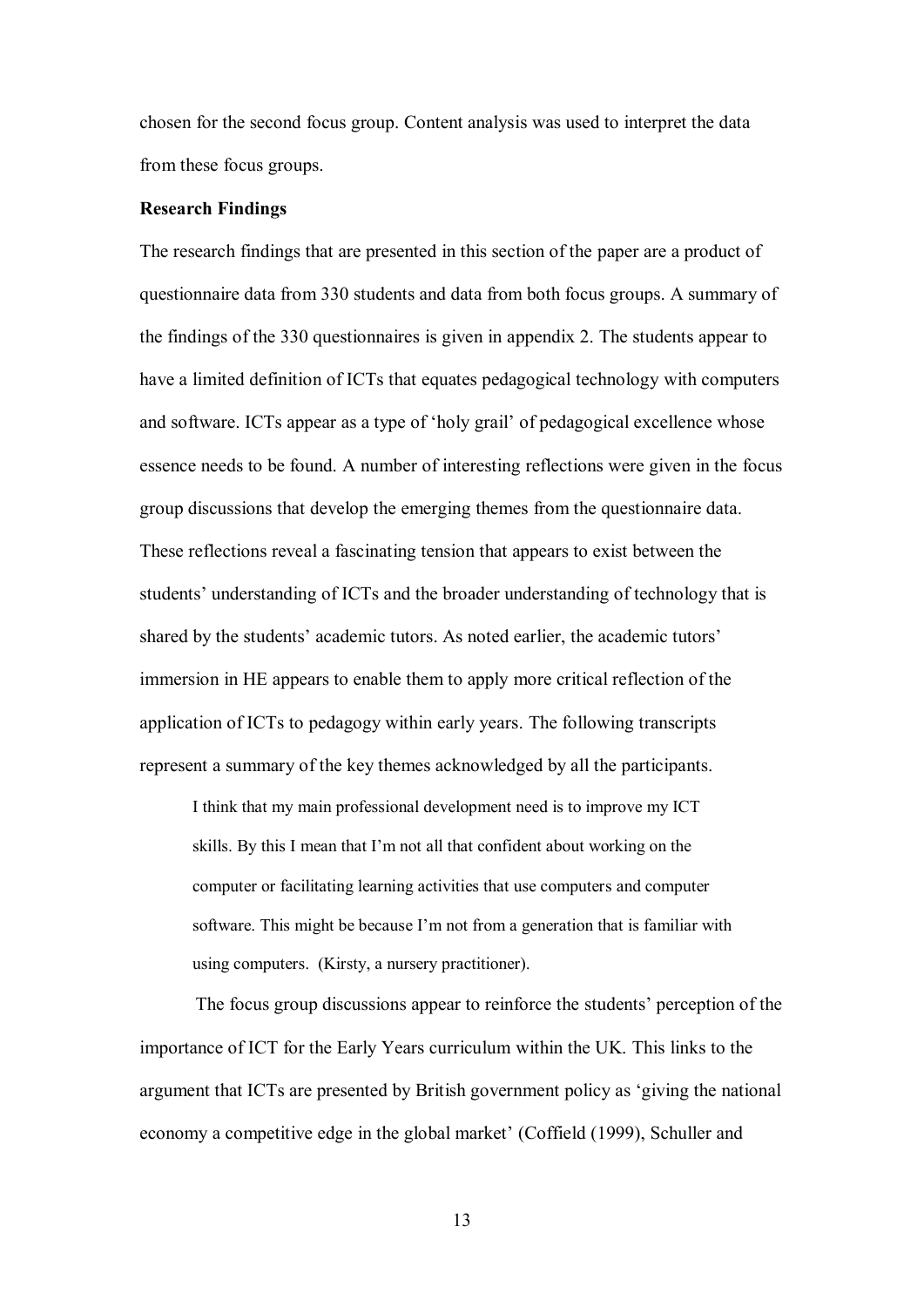Burns (1999) and Clegg, Hudson and Steel (2010, 41)). This view is reinforced by the following reflection from the first focus group:

 Many of the sessions that I deliver have some sort of computing theme associated with them. If you think about it you can't get a decent job these days without being aware of how to work the computer. We're trying to improve three areas in particular (literacy, numeracy and ICT) but I'd say that computer skills are as important as anything. (Lesley, Sure Start Employee).

The students appear to expect to be instructed about skills development as opposed to directly influencing the process of professional development. This aspect of 'professionalism' complements Urban's (2008, 135) argument that skills development for children's practitioners in the European Union is typically characterised by a 'hierarchical mode of producing and applying expert knowledge that is not necessarily appropriate to professional practice'. It is also interesting that the students in this project equate 'professionalism' with 'good computing skills'.

My main professional priority is to be able to use a computer well in my teaching activities. There are lots of employment opportunities in early years but many of these jobs need people who can work computers and software. I think you would appear as very unprofessional if you can't work the computer. Mistakes do happen but you can make some really big mistakes if you can't work a computer! (Stephanie, a nursery practitioner).

This reflection is supported by the following student practitioner who identifies that 'lacking confidence with ICT' is a critical professional development concern.

A main theme that emerged from our recent OFSTED (Office for Standards in Education) visit was that the children's individual learning needs should be addressed. There are some children who struggle with computing and we are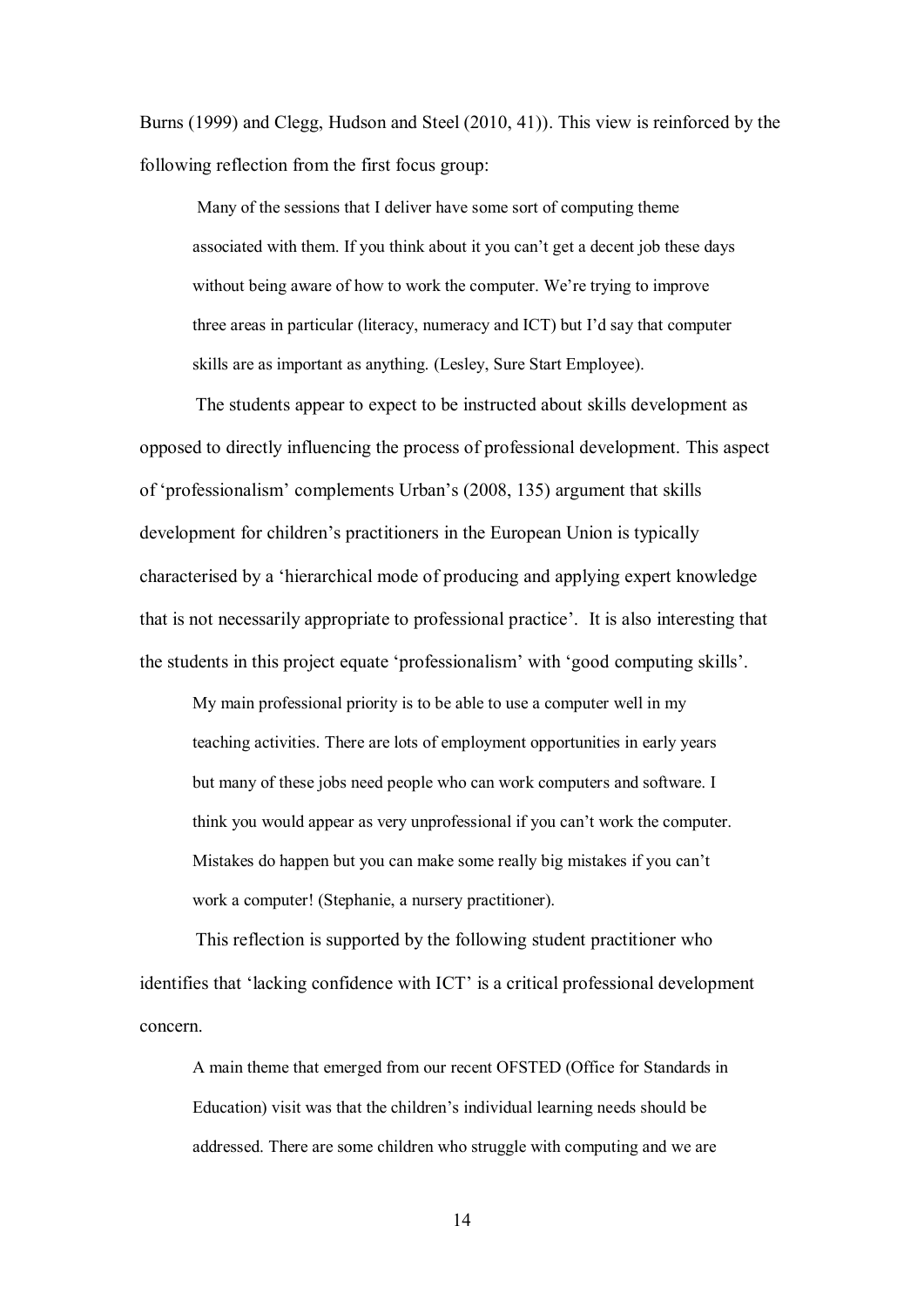expected to develop individual learning plans for these students. It's not that I disagree with doing this but it's more that I'm not very confident about being able to make this happen. (Laura, a classroom assistant).

This respondent appears to be adhering to a perception of 'good practice' as opposed to demonstrating what Urban (2008, 147, and 2009) phrases as 'creating understandings' of professional practice. The irony seems to be that although the students appear to value the opportunity of developing reflective practice, there is a lack of awareness of the key pedagogical issues associated with ICTs (Drotner, Jensen and Schroder (2008), Marsh, Brooks, Hughes, Ritchie, Roberts and Wright (2005), Plowman and Stephen (2005), and Yelland and Kilderry (2010)). This point is alluded to by 'Katherine' with her reflection on her pedagogical priorities.

I associate ICTs with computing and software. We are trying to make sure that the children develop these skills so that they can do well in later schooling and University and then get jobs that will be well paid. I suppose we're responding to what the children need. (Katherine, a nursery practitioner).

The students' view of the merits of ICT does not appear to be balanced with an awareness of some of the pedagogical limitations of ICTs. Sandholtz (2001) argues that effective use of computers within the classroom takes time and cannot be guaranteed even with experienced teachers. This more balanced awareness of the pedagogical strengths and limitations of ICTs is however commented on by the students' academic tutors.

We do encourage critical reflection in the academic curriculum. The challenge is that the students are bringing their own experiences to the academic programme. Most of the students have study skills needs as they have been away from formal education for a number of years. Many of them lack confidence with ICTs so they see this as a professional development priority.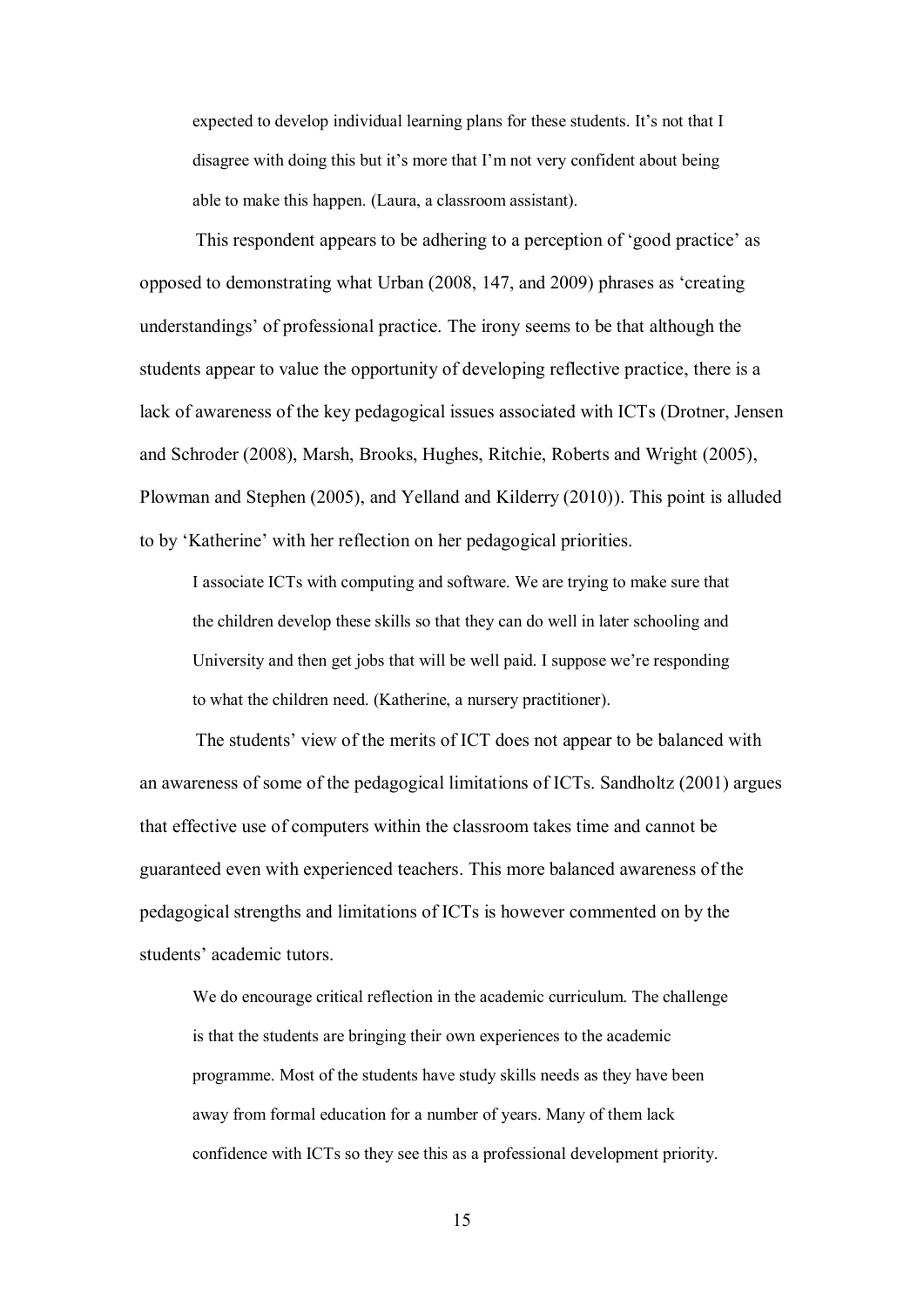We have discussed this in the formal programme teaching and hopefully they will continue to grow as reflective practitioners. (Michael, a programme coordinator).

The programme leaders also commented that the students' own perception of pedagogy appears to be most dominant in developing pedagogical priorities.

I think that a reason why we get this association of technology with computers and software is because the students appear to interpret pedagogical priorities according to what skills they need to develop as practitioners. (Sue, a programme leader).

Jones-Thompson (2001) refers to this emphasis on the importance of ICTs as a 'Hype Cycle' that can be characterised by a view that 'e is best' and result in a 'peak of inflated expectations' that ultimately ends in a 'trough of disillusionment'. This 'trough of disillusionment' may be a consequence of using ICTs in a restricted way as opposed to facilitating creative pedagogy with technology. The students' narrowing emphasis on computers and software appears to be an example of this process.

There is some great learning and teaching that uses technology but my concern with associating technology with computers is that you end up doing what you would do anyway but with technology as opposed to facilitating more creative learning. I'll give an example of this with our VLEs (Virtual Learning Environments). We tend to use them as a place to store lecture notes and learning activities as opposed to facilitating ICT interaction. My worry is that this can happen if you equate ICTs with computers and software. (Jackie, a programme leader).

This reflection links to the second research objective (analysis and appraisal of the perceived skills needs held by students and academic tutors on the EYSEFD). The academic tutors appear to share similar pedagogical views regarding the application of ICTs to pedagogy as Drotner, Siggard Jensen, and Christian Schroeder (2008),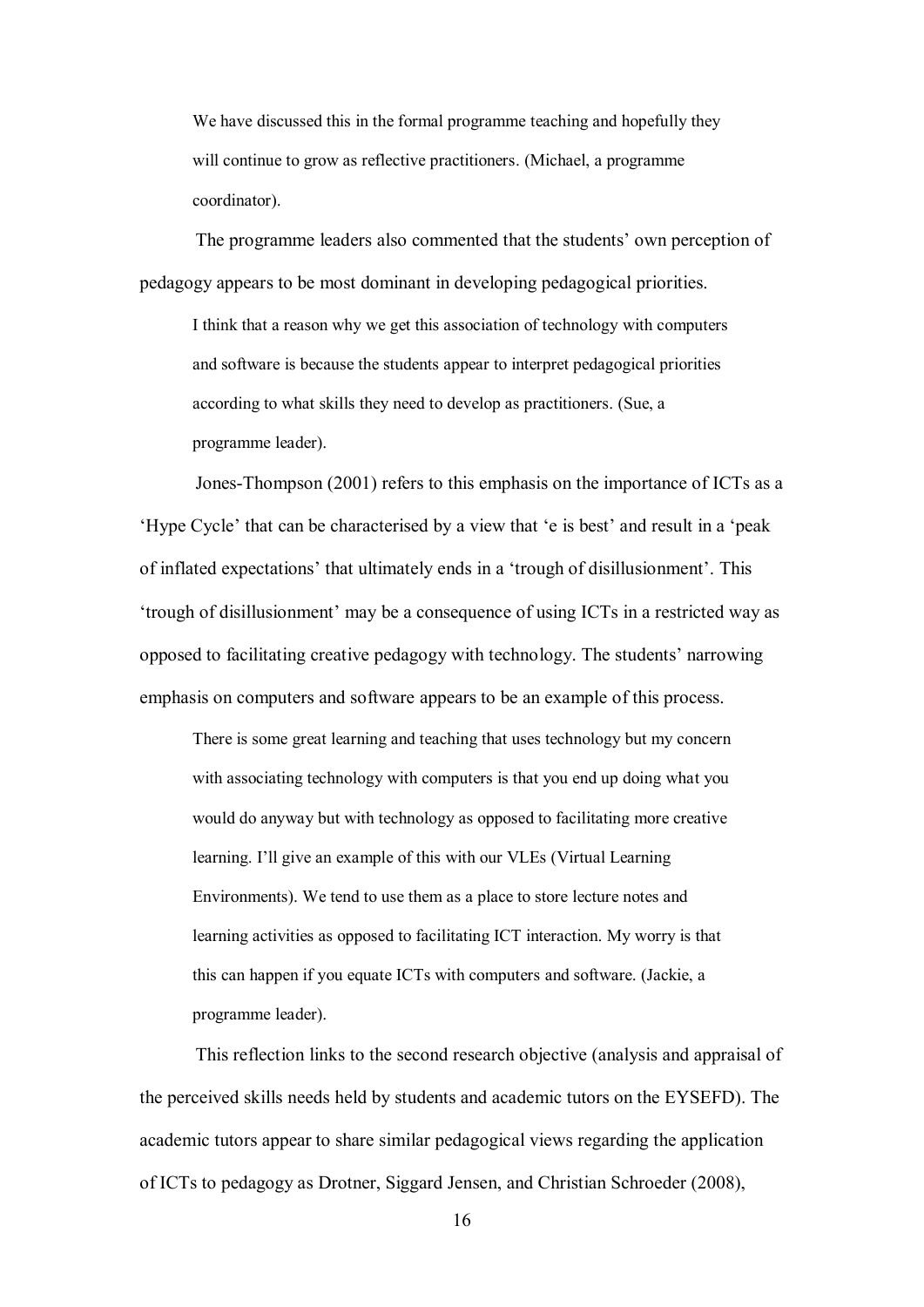Plowman, and Stephen, (2005), and Yelland and Kilderry (2010). The tutors appear to accept the importance of using ICTs in an innovative way. This point is made by Yelland and Kilderry (2010) with their recommendation that ICTs should be used in maths pedagogy in order to generate creative thinking in children as opposed to computing answers to mathematical problems. This is because assuming that 'e is best' without necessarily thinking about how to use technology creatively can result in what Robbins and Webster (1999) refer to as a supplementary pedagogy that is supportive of existing practice. The social context of learners and teachers appears to influence whether or not this supplementary pedagogy occurs.

The students I work with are generally excellent and they tend to give the programme very high satisfaction ratings. Like all students they also have their particular social characteristics. They are mature learners and many are anxious about using technology and these social characteristics influence the learning process. (Sally, a programme leader).

The challenge of developing the skills of children's practitioners in HEIs appears to be influenced by a range of factors such as wider government policy, the perception of these policies and social circumstances that can vary across student cohorts.

It's also worth noting that although I would expect future cohorts to have similar needs no student cohort is ever the same. I would also expect to see the association of technology with computers and software to change over time as more people become familiar with wider ranges of technology. (Joanne, a programme leader).

In summary the following main findings resulted from the questionnaire and focus group discussions: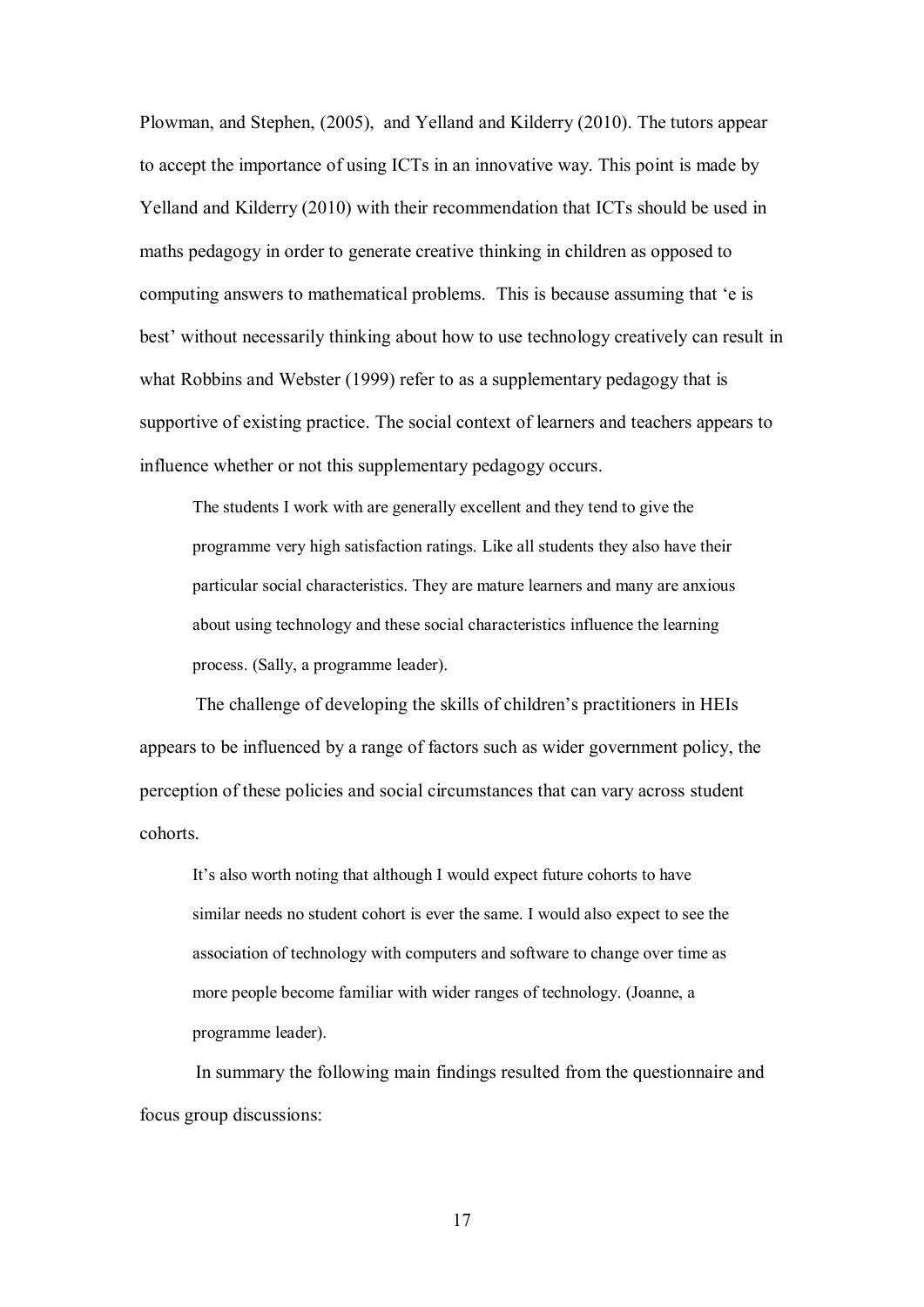- 1. The students in the research draw attention to the importance of developing their ICT skills and mirror wider UK educational policies emphasising that 'e is best' (Coffield (1999), Schuller and Burns (1999) and Clegg, Hudson and Steel (2010)).
- 2. The limited definition that the students have of ICTs (equating ICTs with computers and software) is not shared by the programme leaders who have a more balanced interpretation of the pedagogical merits of ICTs.

#### Implications for further and higher education

In the second focus group, the academic tutors observed that it is particularly important to facilitate reflective practice in students in order to develop their limited understanding of ICTs. Lindon (2012) is one of a number of authors emphasising the importance of reflective practice in early years (alongside Hale (2008), Parker-Rees et al. (2004) and Urban (2008, 2009)). The challenge of developing reflective practice is commented on by a number of authors (Ingleby and Hedges (2012, 543), Minott (2010), and Tigelaar, Dolmanns, Grave, Wolfhangen, and Vleuten (2005)). It is all very well to talk about the importance of reflective practice. The challenge comes in enabling the possibility of reflective practice.

Minott (2010, 329) emphasises the importance of linking teaching theory and teaching practice if successful teaching is to occur. This equates to the reflections given by the programme leaders in the focus group discussions in this research. The challenge in achieving this self-directed reflective practice is revealed by the work of Coldron and Smith (1999) who argue that professional identity is neither 'isolated' nor 'totally personal'. The process occurs 'within the socially and culturally constructed context of the world of education'. The reality may mean that the emphasis that is placed on the importance of ICTs by governments influences whether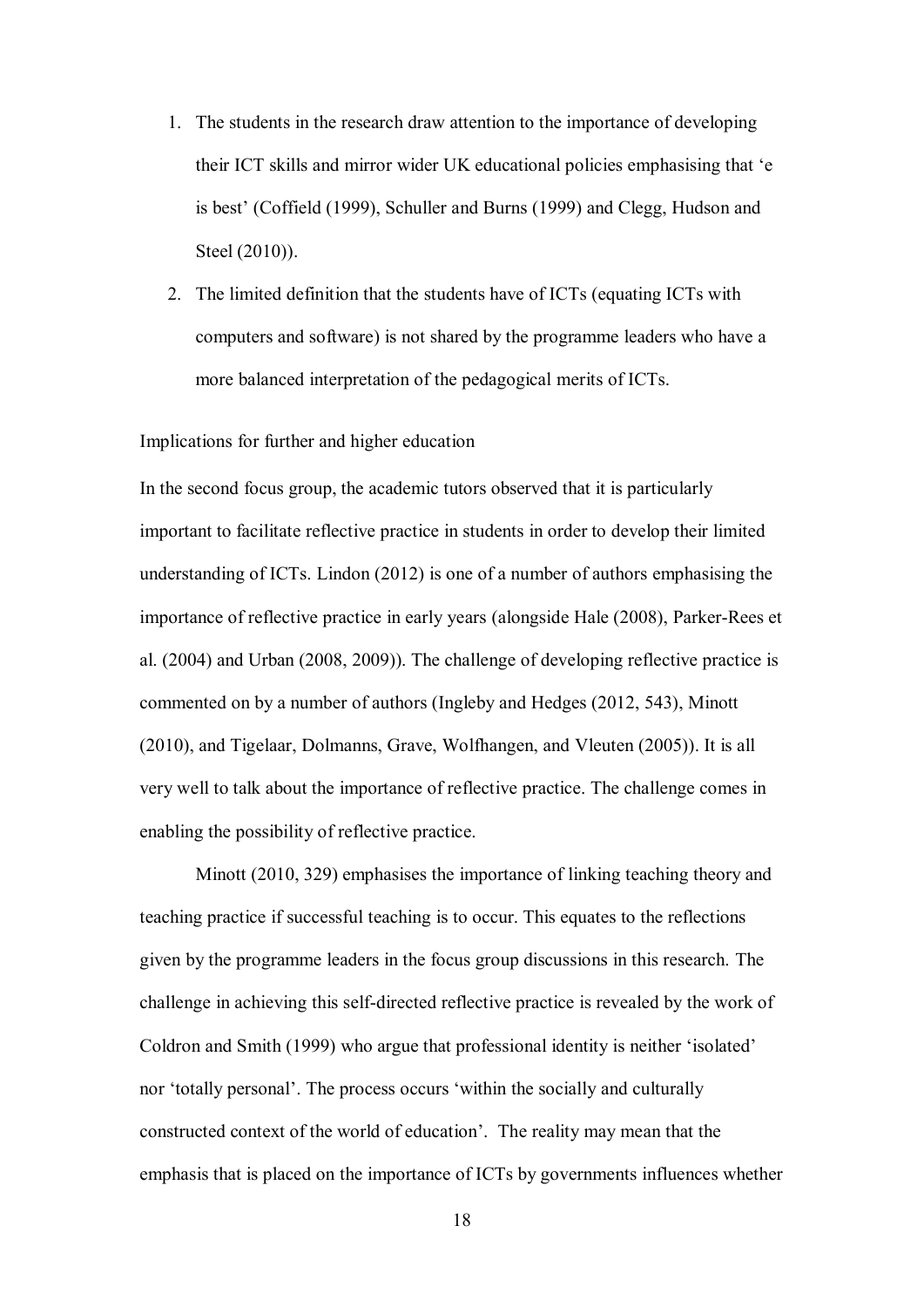or not this 'ideal' is ever achieved. The skills development needs of the students also appear to influence what are in turn interpreted as pedagogical priorities.

'Michael', 'Sue', 'Jackie', 'Sally' and 'Joanne's' broader awareness of the issues surrounding pedagogy with technology can be considered alongside some of the academic critiques of using ICTs with children. These critiques draw awareness to the pedagogical challenges of developing ICT skills for children's practitioners (Drotner, Jensen and Schroder (2008), Marsh, Brooks, Hughes, Ritchie, Roberts and Wright (2005), Plowman and Stephen (2005), and Yelland and Kilderry (2010)). These authors all note that ICTs can be used in a positive way in order to develop children's learning. 'E' truly could hold the potential to be 'best' were ICTs applied in an innovative and creative way. This appears to be the way forward in applying ICTs to pedagogy. The challenge appears to be ensuring that ICTs are not used for the sake of accepting that 'e' is 'best'. Mumtaz and Hammond (2002) reveal that despite the availability of word-processors in UK primary schools, they are still predominantly used to teach ICT skills as opposed to developing writing skills. Goldberg, Russell and Cook (2003) also argue there can be the sort of pedagogical limitations with ICTs that Karamarski and Feldman (2000) exemplify in their empirical study of 'web pages'. The authors argue that although web pages may help to motivate learners, this learning strategy can be less successful than traditional ways of improving reading by using books. In other words as opposed to chasing a 'holy grail' of computing pedagogy it might be best to try to generate a shared vision of developing skills within the early childhood profession that is characterised by an acceptance of 'difference, diversity, and the messiness of human life rather than seeking, in the first instance, to resolve it' (Schwandt, 2004, 40). Schwandt's (2004) work emphasises the importance of accepting reality as opposed to illusion. If this recommendation is applied to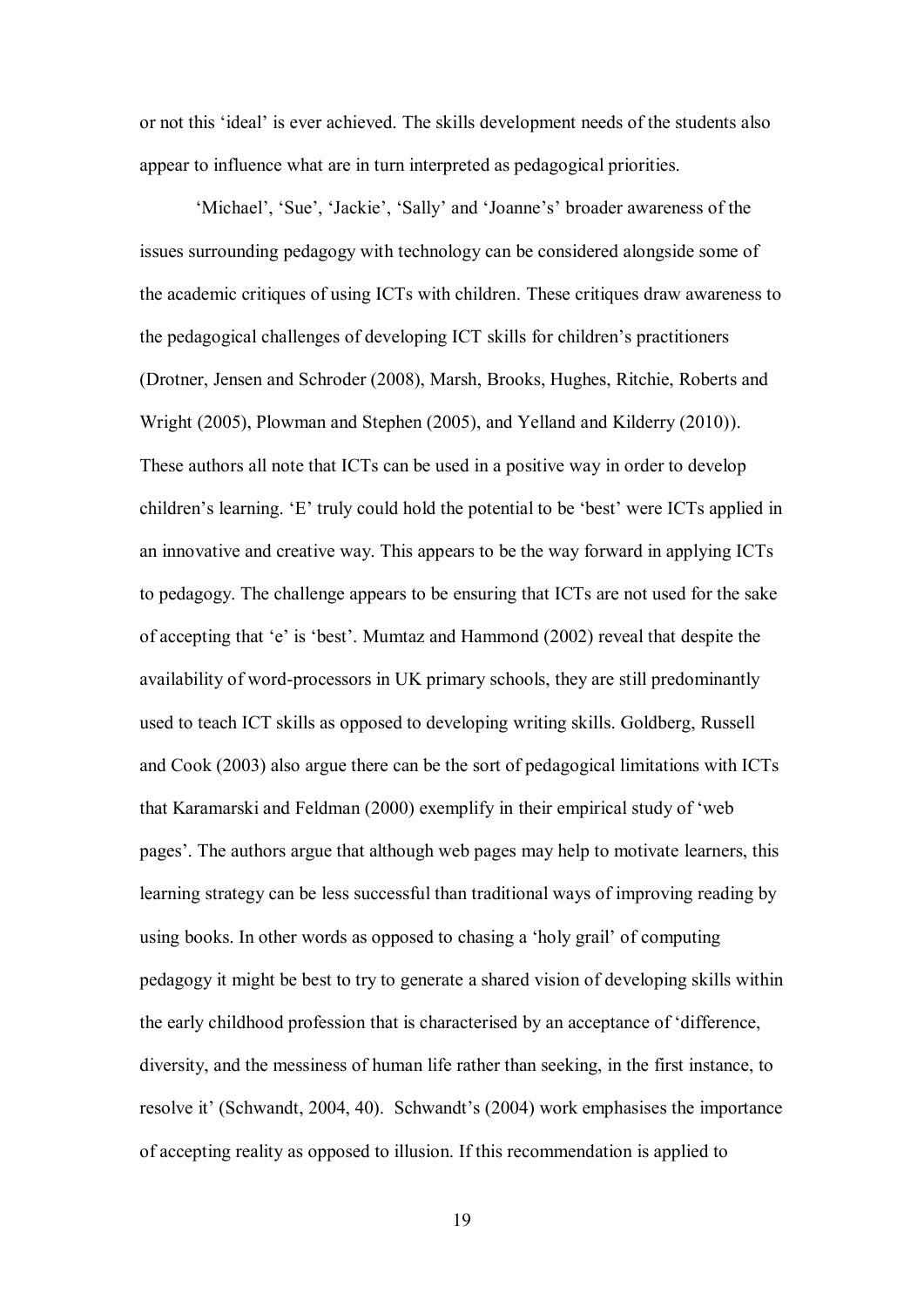pedagogy using ICTs we may see electronic resources being used for creative pedagogical purposes as opposed to being viewed in a limited way as 'computers and software'. For this to happen, it is important that the practitioners in the research sample are enabled to apply the same critical reflection demonstrated by their academic tutors. Perhaps more could be done to develop the professional identity of the practitioners if the HEIs had responsibility for the practitioners' future professional development beyond their foundation degree studies?

#### **Conclusion**

This paper has explored some of the perceived skills needs of a sample of students who are working as children's practitioners in England alongside studying HE programmes in FE colleges. The study has revealed the following main findings:

- 1. Some student practitioners in early years appear to need a broader understanding of how to apply ICTs to pedagogy with young children.
- 2. The student practitioners appear to have a less critical awareness of how to apply ICTs to pedagogy than their academic tutors.

It seems ironic that 'Stephanie' remarks 'mistakes do happen but you can make some really big mistakes if you can't work a computer!' This appears to reflect a current educational theme within the UK that 'e is best'. Perhaps it might be better if the practitioners in this research sample focused on the reflective practice that Lindon (2012) recommends by applying a broader understanding of ICTs within their pedagogical practice?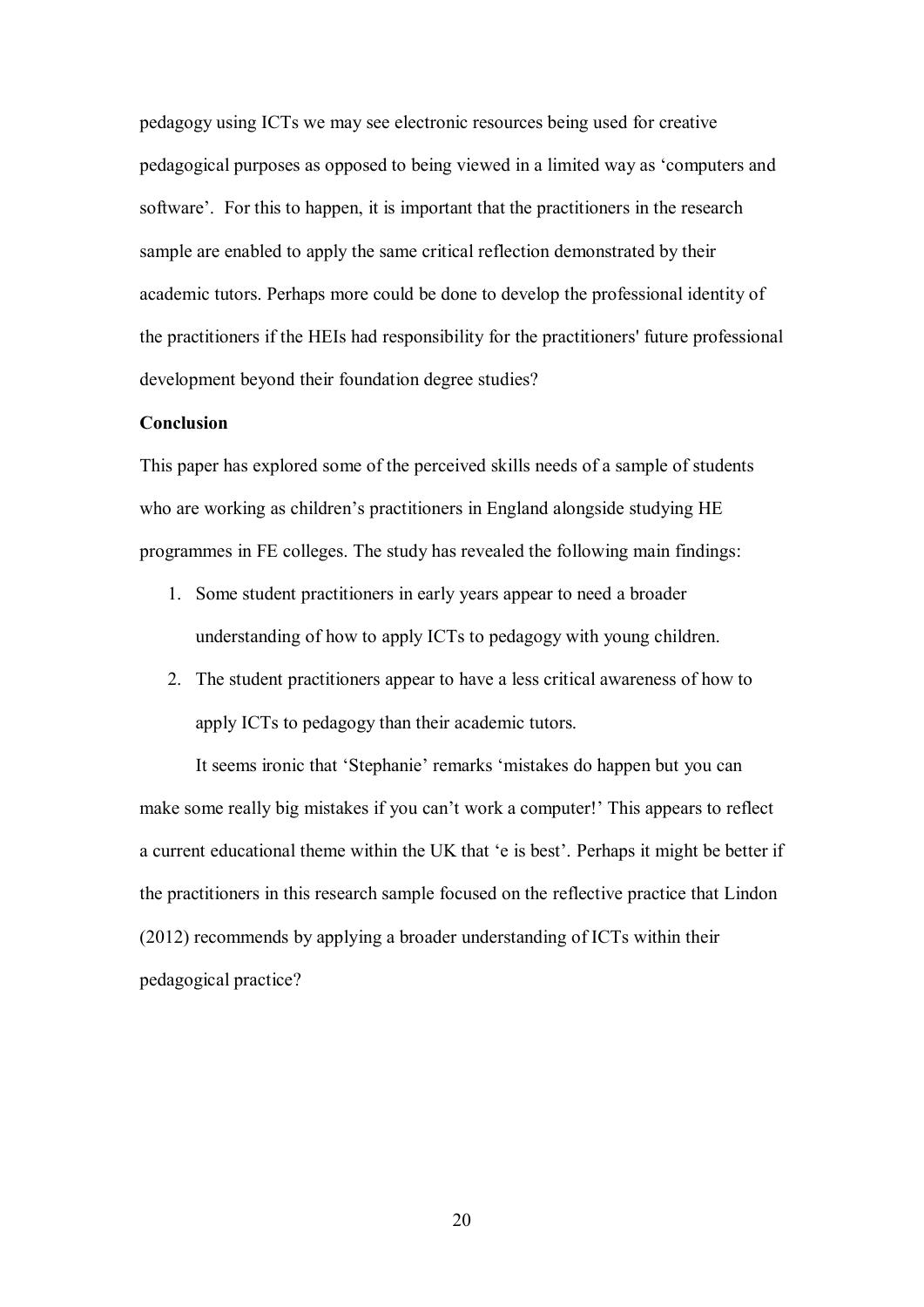#### **References**

Bailey, K. 1994. *Methods of social research* (fourth edition). New York: The Free Press.

Bers, M. 2008. *Blocks to robots: learning with technology in the early childhood classroom.* New York: Teachers College Press.

Bers, M., 2010. Virtual worlds as playgrounds for learning. Paper presented at the *International Virtual Environments Research Group Conference*, 28-29 June 2010, Teesside University, UK.

Bourdieu, P. 1993. *Outline of a theory of practice.* Cambridge, Cambridge University Press.

Brookes, W. 2005. The graduate teacher programme in England: mentor training, quality assurance and the findings of inspection. *Journal of In-Service Education* 31: no. 1: 43-61.

Bryman, A. 2004. *Social research methods*. Oxford: Oxford University Press.

Clegg, S., A. Hudson, and J. Steel. 2010. The emperor's new clothes: globalisation and e-learning in Higher Education*. British Journal of Sociology of Education*, 24, no.1: 39-53.

Coffield, F., 1999. Breaking the consensus: lifelong learning as social control. *British Educational Research Journal*, 25, no.4: 479-499.

Coldron, J. and R. Smith. 1999. Active location in teachers' construction of their professional identities. *Journal of Curriculum Studies*, 31, no.4: 711-726.

Cook, D. 2004. ICT and curriculum provision in the early years. In: L.Miller and J. Deveraux. 2004. *Supporting children's learning in the early years*. Abingdon: David Fulton Publishers.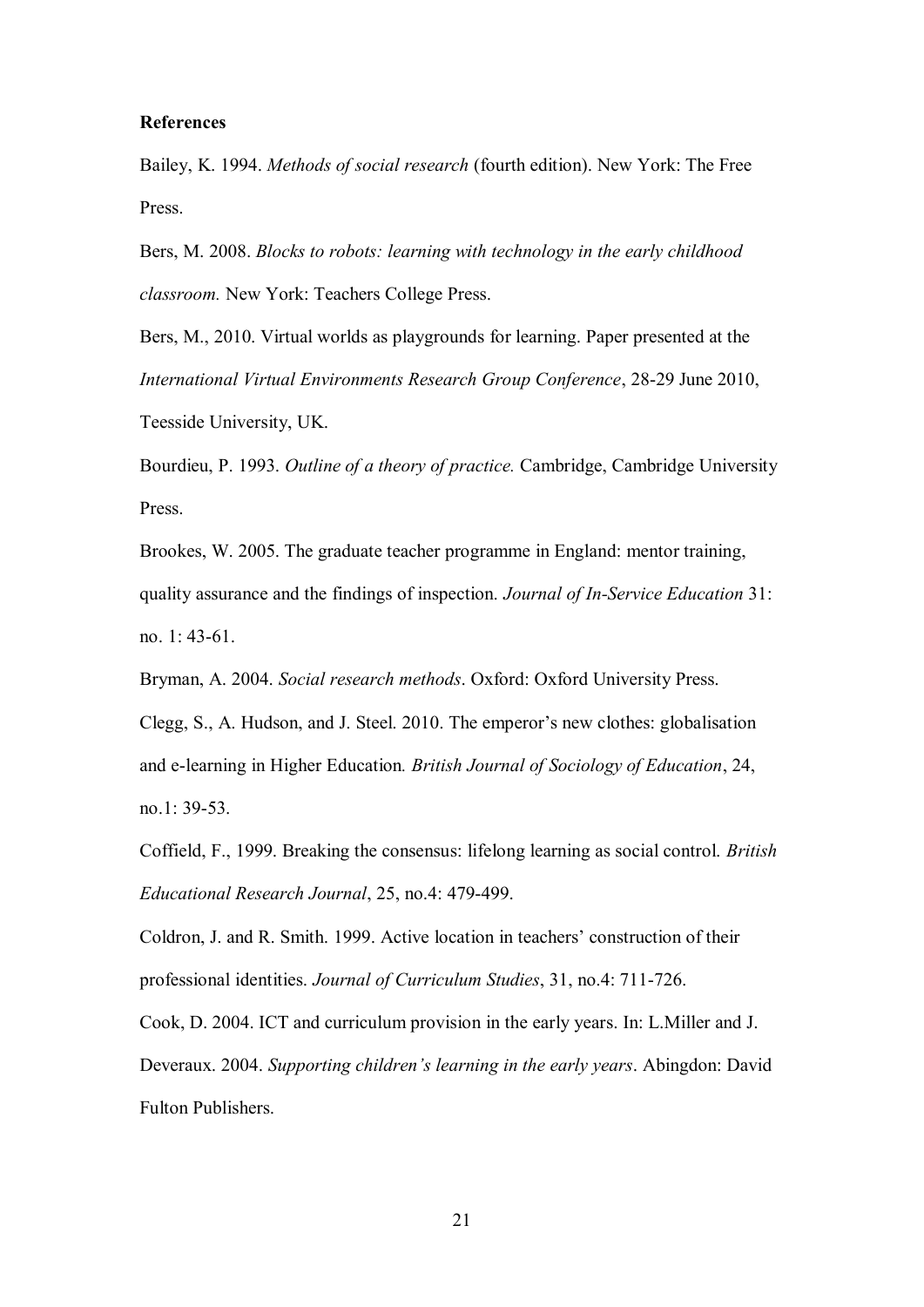Drotner, K., H. Siggard Jensen, and K. Christian Schroeder. 2008. *Informal Learning and digital media*. Newcastle: Cambridge Scholars Publishing.

Foundation Degree Forward. 2009. Forward 10.

<http://www.fdf.ac.uk/uploads/journal10.pdf>

Goldberg, A., M. Russell, and A. Cook. 2003. The effects of computers on students' writing: a meta-analysis from 1992-2002. *Journal of Technology Learning and Assessment* 2, no. 1: 1-52.

Hale, J.A., 2008. *A guide to curriculum planning.* Thousand Oaks, CA.: Corwin Press.

Ingleby, E., 2010. Robbing Peter to pay Paul: the price of standards-driven education. *Research In Post-Compulsory Education*, 15, no.1: 427-440.

Ingleby, E., 2011. Asclepius or Hippocrates? Differing interpretations of postcompulsory initial teacher training. *Journal of Vocational Education and Training*, 63, no.1: 15-25.

Ingleby, E. and Hedges, C. 2012. Exploring the continuing professional development needs of pedagogical practitioners in early years in England. *Professional* 

*Development in Education*, 38, no. 4: 533-551.

Ingleby, E. and Hunt, J., 2008. The CPD needs of mentors in post-compulsory Initial Teacher Training in England. *Journal of In-Service Education*, 34, no.1: 61-75. Jones-Thompson, M. 2001. The' X' in what's next. *The Industry Standard*, 22, no.4: 80-81.

Karamarski, B. and Feldman, Y. 2000. Internet in the classroom: Effects on reading, comprehension and metacognition. *Educational Media International* 37, no.3: 149- 155.

Kreuger, R.A., 1994. *Focus Groups.* Thousand Oaks, CA.: Sage.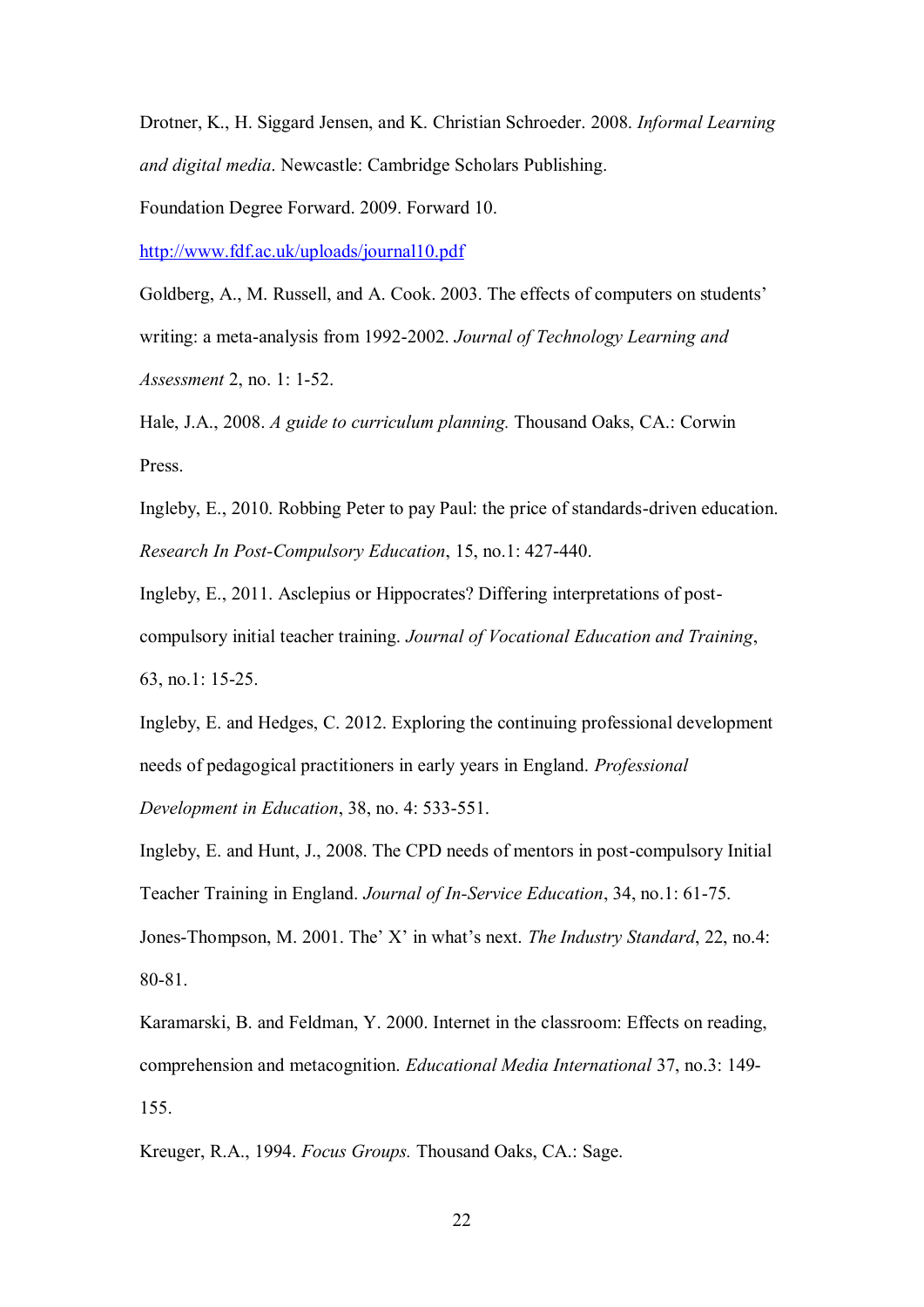Lankshear, C. and Knobel, M. 2004. Text-related roles of the digitally at home. Paper presented at the *American Educational Research Association Annual Meeting*, 15 April 2004, San Diego, USA.

Lindon, J. 2012. *Reflective practice and early years professionalism: linking theory and practice*. London: Hodder Education.

Marsh, J., G. Brooks, J. Hughes, L. Ritchie, S. Roberts and K. Wright. 2005. *Digital beginnings: young people's use of popular culture, new media and new technologies.* Sheffield: University of Sheffield.

Maxwell, J.A. 2005. *Qualitative research design: an interactive approach*. Thousand Oaks, CA: Sage.

McKie, L., S. Bowlby, and S. Gregory. 2001. Gender, caring and employment in *Britain. Journal of Social Policy*, 30, no. 2: 233-258.

Minott, M.A., 2010. Reflective teaching as self-directed professional development: building practical or work-related knowledge. *Professional Development in Education* 36, no.2: 325-338.

Mumtaz, S and Hammond, M. 2002. The word processor re-visited: observations on the use of the word processor to develop children's literacy at key stage 2. *British Journal of Educational Technology* 33, no. 3: 345-347.

Munday, J., 2006. Identity in focus: the use of focus groups to study the construction of collective identity. *Sociology* 40, no.1: 89-105.

Osgood, J. 2005. Who cares? The classed nature of childcare. *Gender and Education* 17, no.3: 289-303.

Parker-Rees, R., Leeson, C., Willan, and J. Savage. 2004. *Early Childhood Studies*. Exeter: Learning Matters.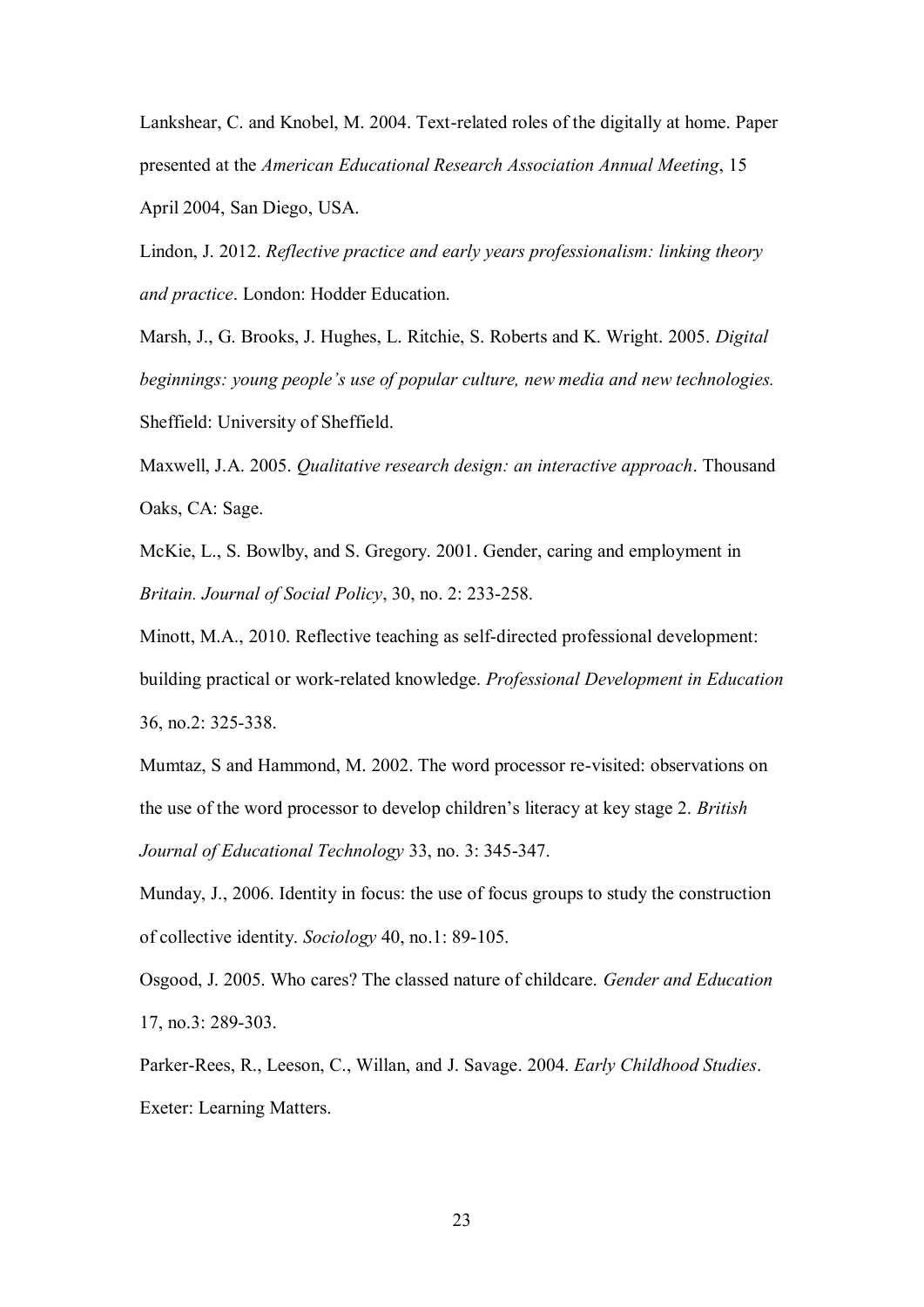Plowman, L. and Stephen, C. 2005. Children, play and computers in pre-school education. *British Journal of Educational Technology* 36, no.2: 145-157.

Robbins, K. and Webster, F. 1999. *Times of the technoculture from the information society to virtual life.* London: Routledge.

Sandholtz, J.H. 2001. Learning to teach with technology: a comparison of teacher development programmes. *Journal of Technology and Teacher Education* 9, no.3: 349-374.

Schuller, T. and Burns, A., 1999. Using social capital to compare performance in continuing education. In: F. Coffield. *Why's the beer always stronger up north? Studies in lifelong learning in Europe.* Bristol: Polity Press.

Schwandt, T.A. 2004. Hermeneutics: a poetics of inquiry versus a methodology for research. In: H. Piper and I. Stronach. *Educational research: difference and diversity*. Aldershot: Ashgate.

Simpson, D., 2010. Becoming professional? Exploring early years professional status and its implications for workforce reform in England, *Journal of Early Childhood Research*, 8 no. 3, 269-281.

Simpson, D. 2011. Reform, inequalities of process and the transformative potential of communities of practice in the pre-school sector in England. *British Journal of Sociology of Education 3*2, no.5: 699-716.

Tigelaar, D., D. Dolmanns, W. Grave, I. Wolfhangen, and C. Vleuten., 2005. Participants' opinions on the usefulness of a teaching portfolio. *Medical Education*, 40, no.4, 371-378.

Urban, M., 2008. Dealing with uncertainty: challenges and possibilities for the early childhood profession. *European Early Childhood Education Research Journal*, 16, no.2: 135-152.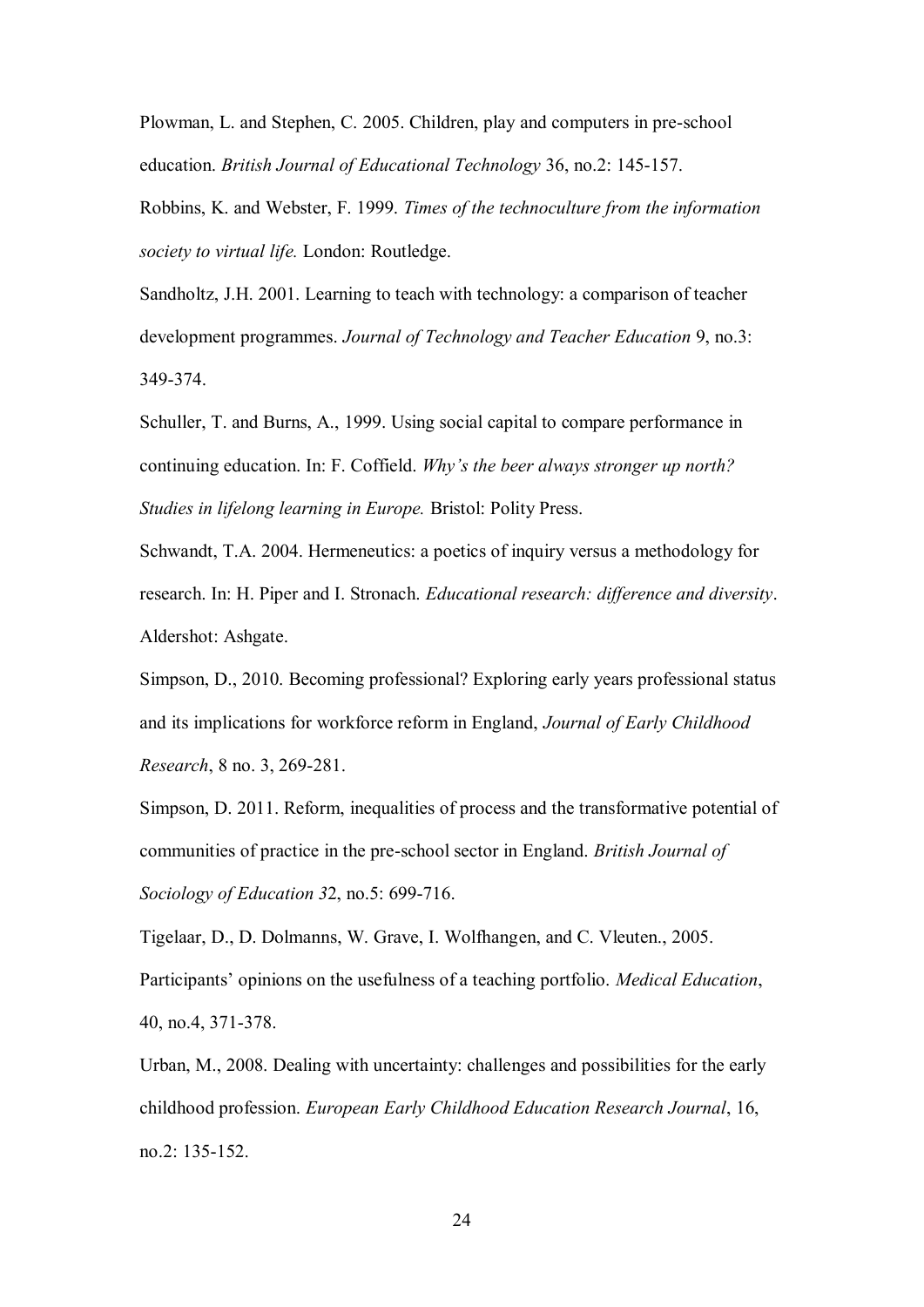Urban, M., 2009.Strategies for change: rethinking professional development to meet the challenges of diversity in the Early Years profession. Paper presented at the *IPDA Conference,* 27-28 November 2009, Birmingham, UK.

Wilson, N. and McLean, S. 1994. *Questionnaire design: a practical introduction.* Newtown Abbey: University of Ulster Press.

Yelland, N. and Kilderry, A. 2010. Becoming numerate with information technologies in the twenty-first century. *International Journal of Early Years Education*. 18, no. 2: 91-106.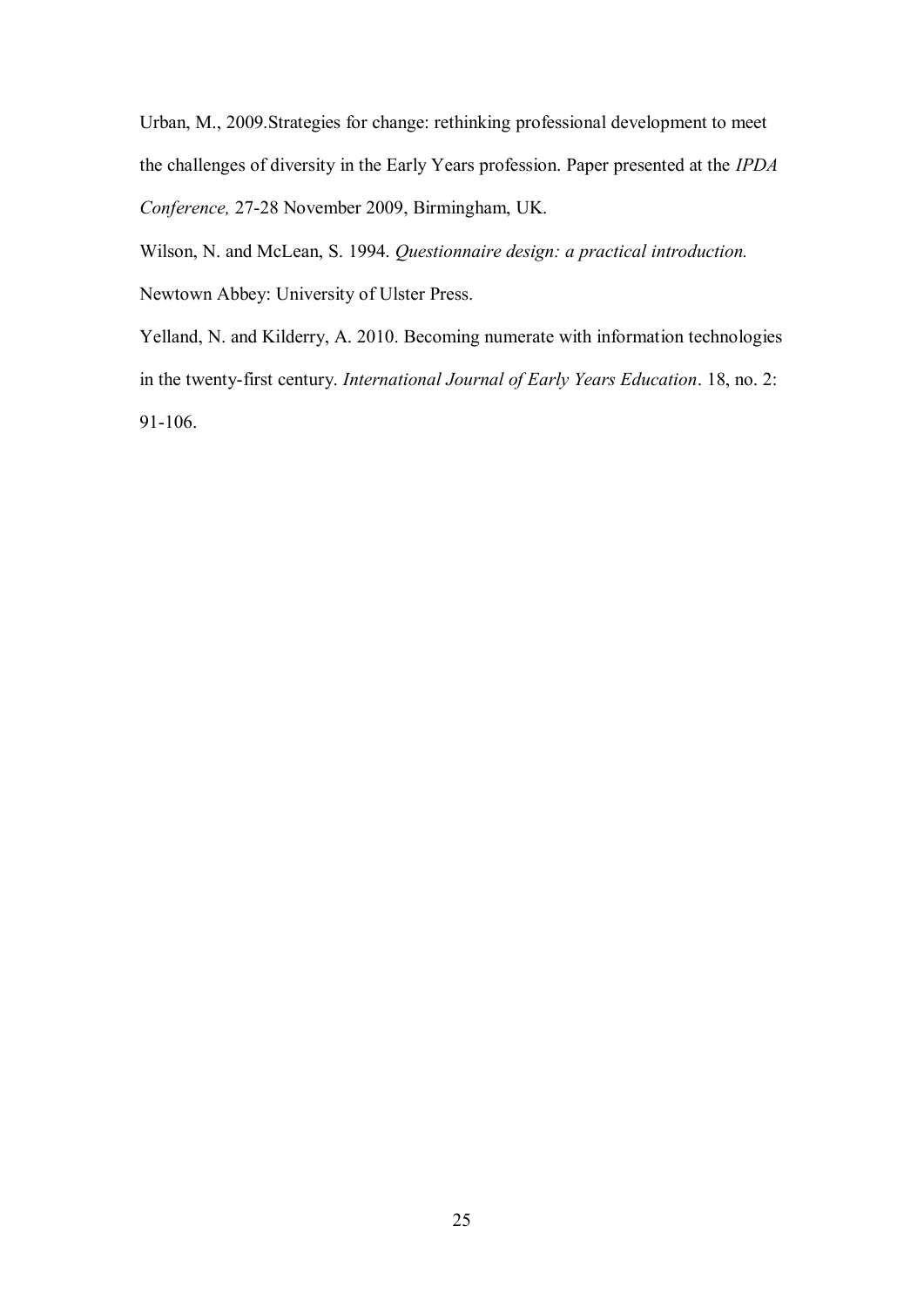# **Appendix 1**

### **Study Skills Questionnaire for EYSEFD Pedagogical Practitioners**

1. Do you think it is important to have access to study skills support both **before** and **during** your academic programme?

Yes

No

(please circle)

2. Do you think that your confidence in your study skills has increased during the programme?

Yes

No

(please circle)

3. Please tick which of the following 'study skills words' you think you understand:

| <b>Study Skills Word</b> |  |
|--------------------------|--|
|                          |  |
| Identify                 |  |
|                          |  |
| Recognise                |  |
| Analyse                  |  |
|                          |  |
| Assess                   |  |
|                          |  |
| Appraise                 |  |
|                          |  |
| <b>Discuss</b>           |  |
|                          |  |
| Conclude                 |  |
|                          |  |
| Summarise                |  |
|                          |  |
| Reflect                  |  |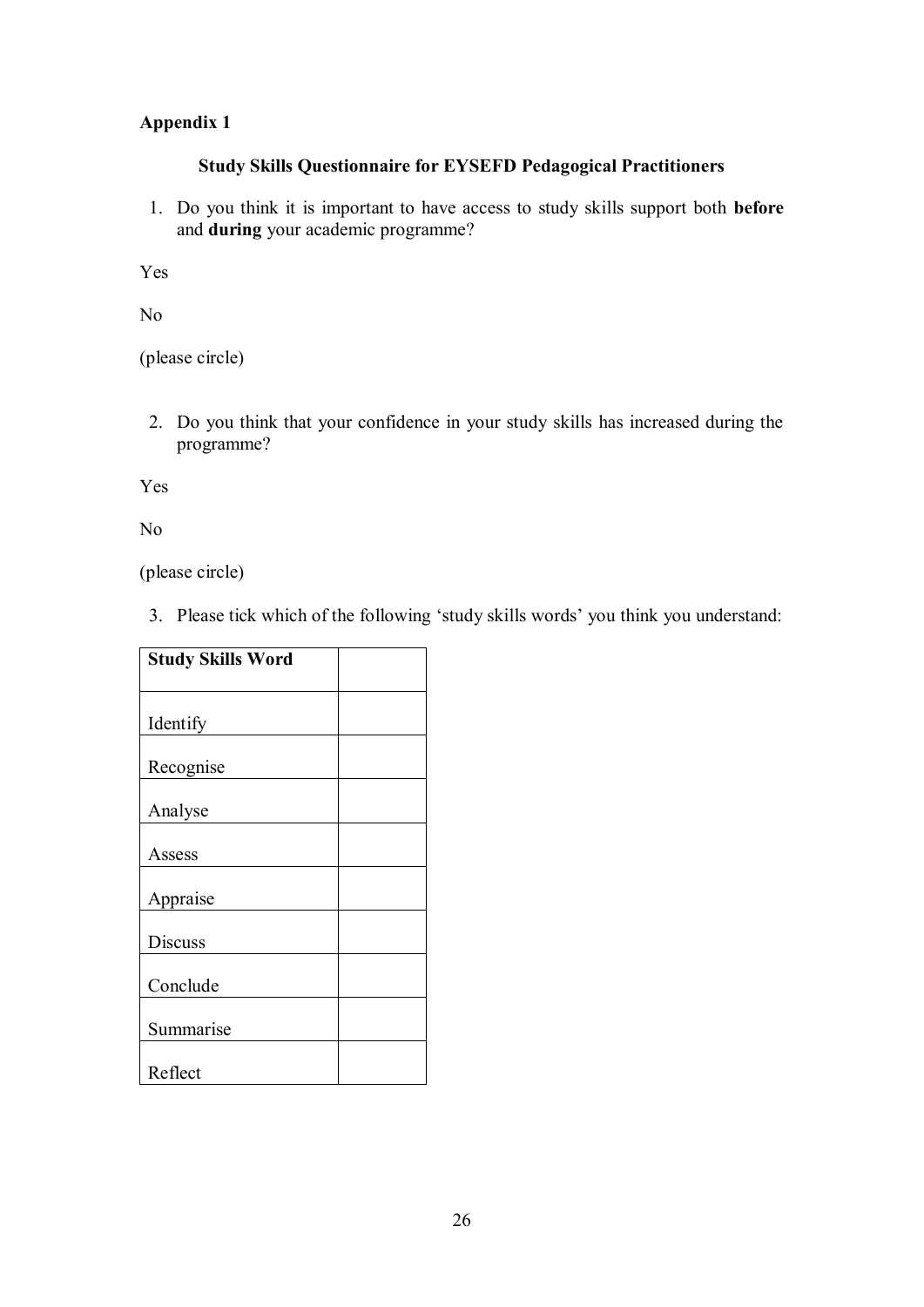4. What further skills do you hope to develop?

5. What do you think are the main professional development actions that need to be taken if your pedagogical practice is to improve?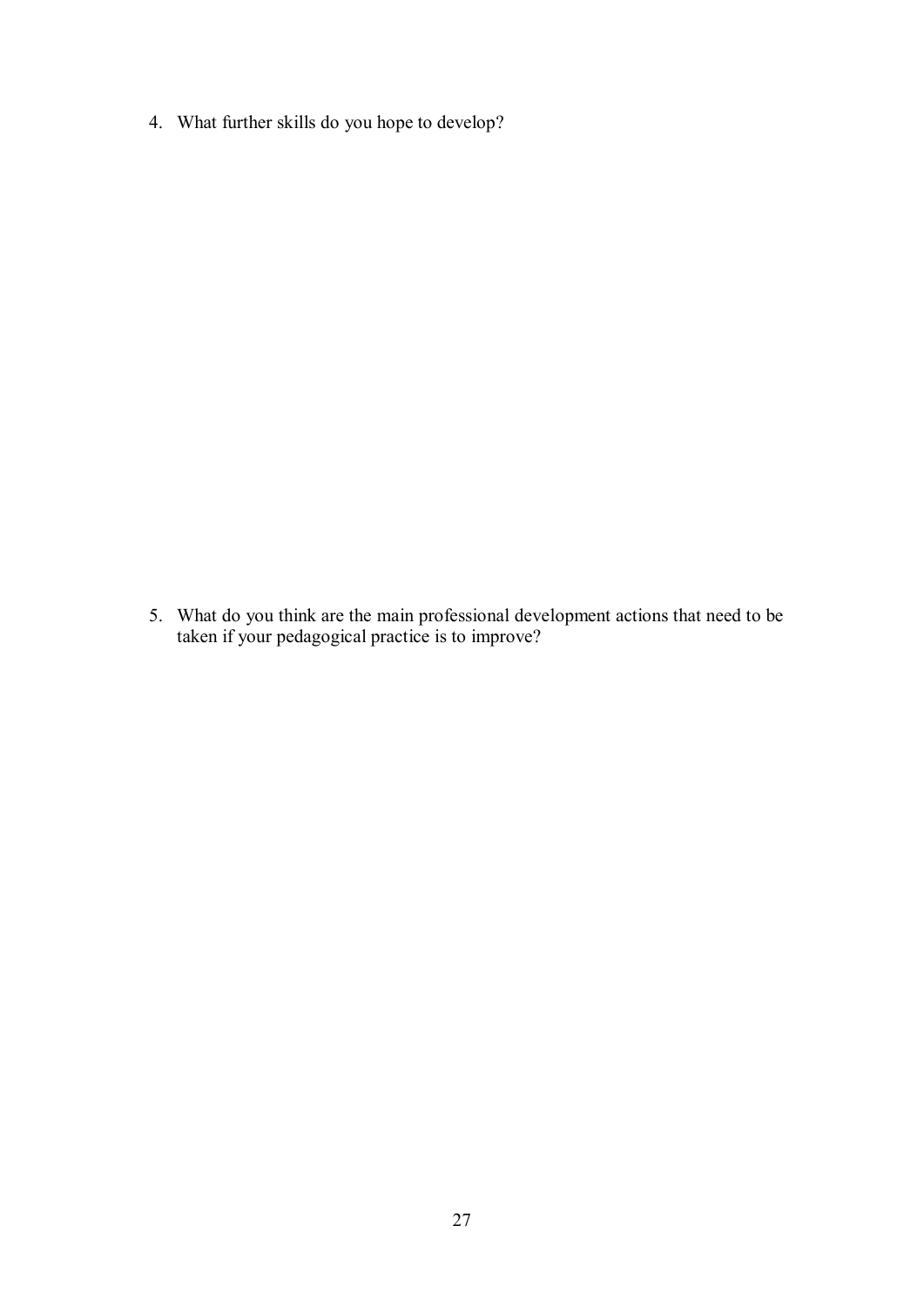# **Appendix 2: Questionnaire Summary**

- 1. 100% of the participants think that it is important to have access to study skills support both before and during the academic programme.
- 2. 84% of the participants think that confidence in study skills has increased at the end of two years of the programme.
- 3. The following percentage of the students in the research sample understood the following study skills words by the completion of their level 5 studies:

| <b>Study Skills Word</b> |     |
|--------------------------|-----|
|                          |     |
|                          | 90% |
| Identify                 |     |
|                          | 74% |
| Recognise                |     |
|                          | 66% |
| Analyse                  |     |
|                          | 56% |
| Assess                   |     |
|                          | 42% |
| Appraise                 |     |
|                          | 88% |
| <b>Discuss</b>           |     |
|                          | 86% |
| Conclude                 |     |
|                          | 78% |
| Summarise                |     |
|                          | 86% |
| Reflect                  |     |

4. Respondents commented in particular on the importance of developing ICT skills/confidence in using ICTs to help to develop children's learning. ICT does however appear to be associated with 'using computers and software' as opposed to being broadened to include a variety of digital media. ICT is also associated with pedagogical best practice by these practitioners.

5. Respondents commented on the perceived importance of raising awareness of how computers impact on children's future schooling and employment prospects.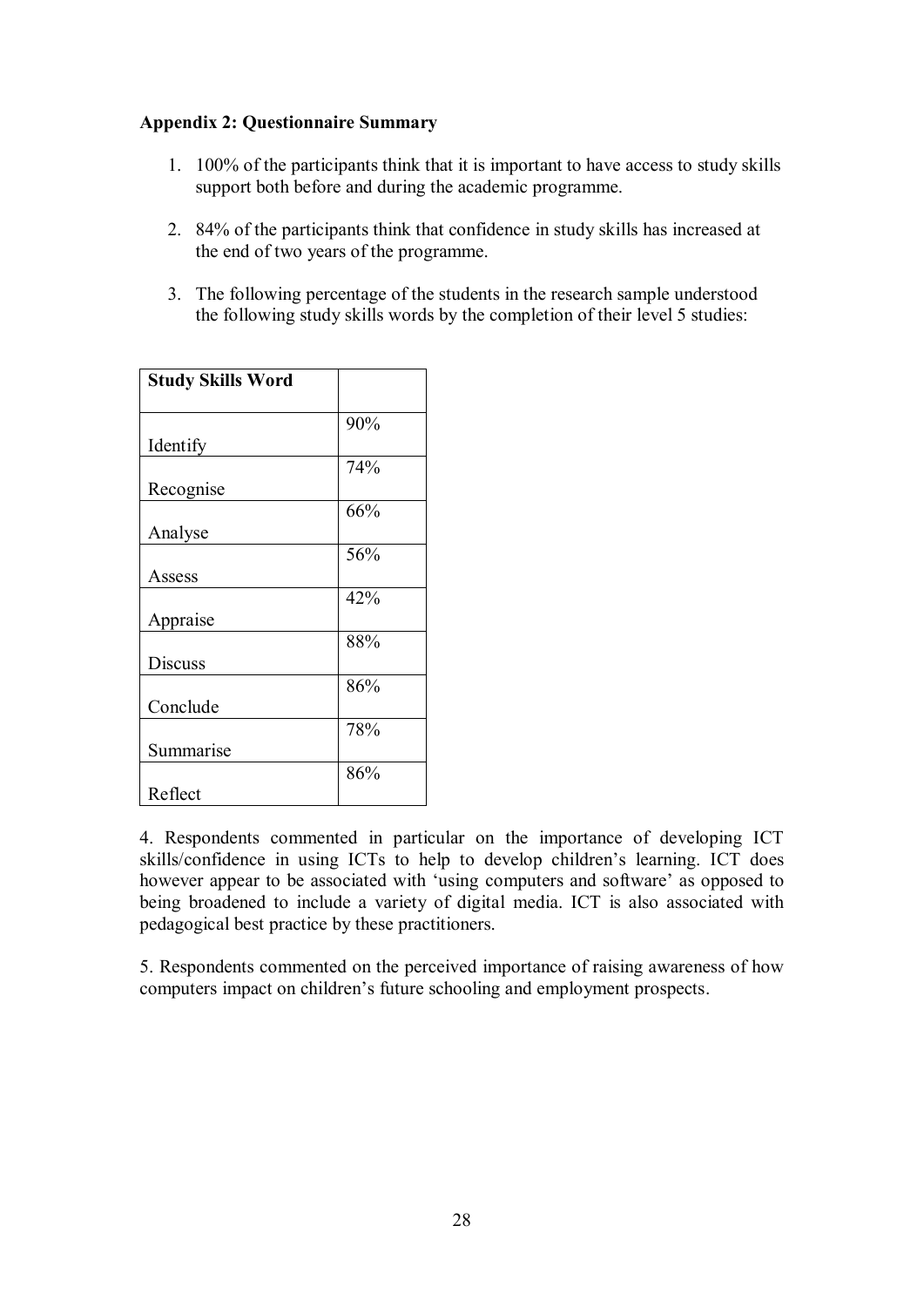# **Appendix 3**

# **Questions for EYSEFD Programme Coordinator Programme Leaders and Student Representatives Focus Group**

- 1. What could be done to make pedagogical practitioners in Early Years more confident about using ICTs with children?
- 2. How can educational policies within Early Years enable innovative pedagogy within this area of learning and teaching?
- 3. How can ICTs be used 'creatively' (in other words helping to develop children's physical, intellectual, emotional and social abilities) within pedagogy in Early Years?
- 4. What further ICT skills could be developed within pedagogical practice in Early Years?
- 5. How might these skills be facilitated?